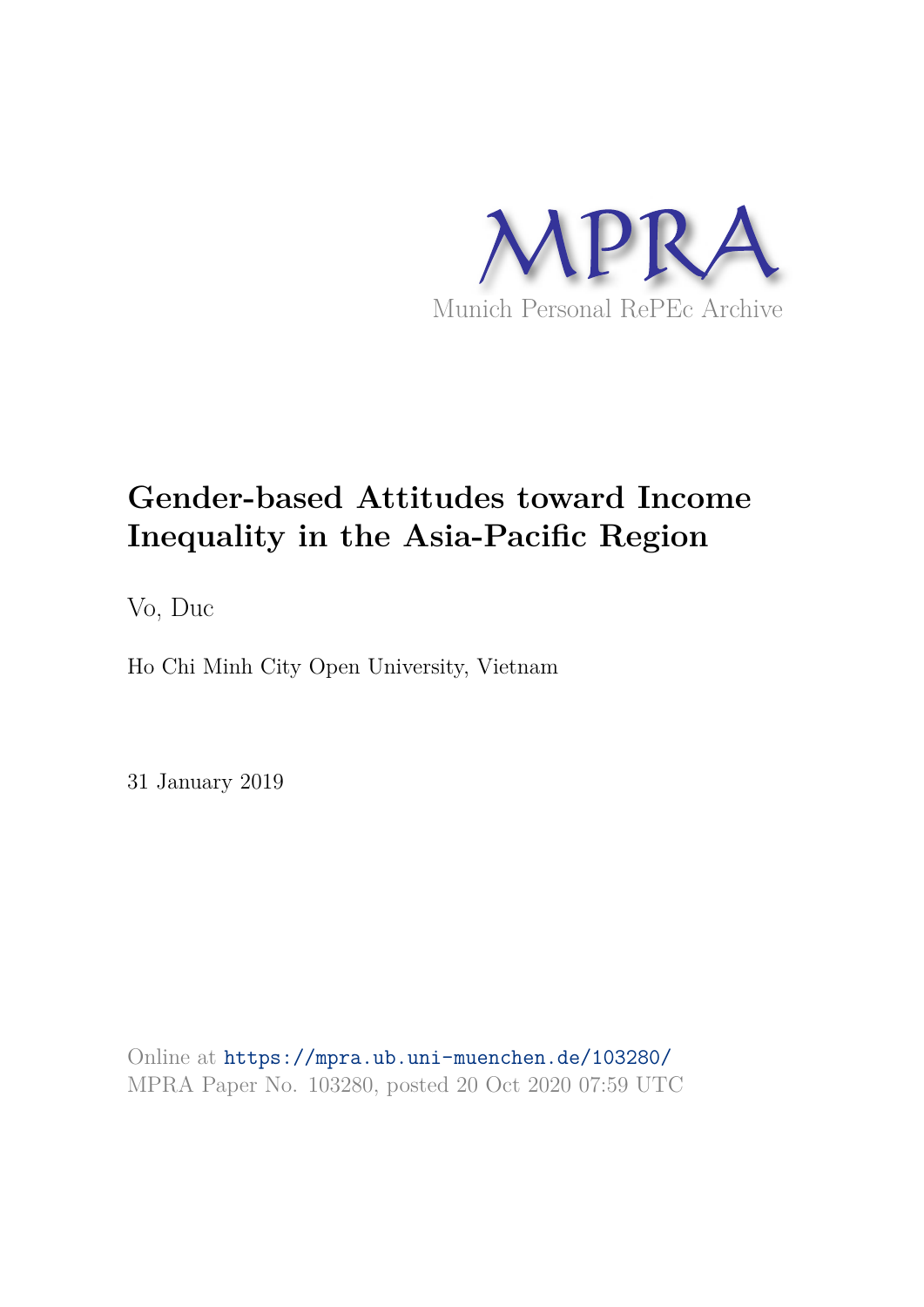# **Gender-Based Attitudes toward Income Inequality in the Asia-Pacific Region**

#### **Abstract**

Sustainable economic growth and development are generally associated with a harmonious society, where achievements from national economic growth benefit most, if not all, people. However, income inequality appears to exist regardless of the level of a country's economic growth. As such, attitudes toward income inequality and its determinants in the process of achieving a harmonious society have attracted great attention from policy makers around the globe. However, the issue has not been thoroughly investigated in emerging markets. In addition, gender-based attitudes have largely been ignored. This study is conducted to examine attitudes toward income inequality in the Asia-Pacific region, with a focus on gender. The sample comprises 19 emerging and advanced countries for which data were available. Various scenarios in relation to gender and income levels are considered. Findings from this study indicate that both emerging and advanced countries in the region have gender-based attitudes toward income inequality. In particular, social class appears to be a key and fundamental determinant across all countries in the region, especially in emerging markets, regardless of income level.

*Keywords*: Emerging markets, attitude, gender, income inequality.

*JEL Classification*: D31, D33, D63, J16, J31, P46.

December 2018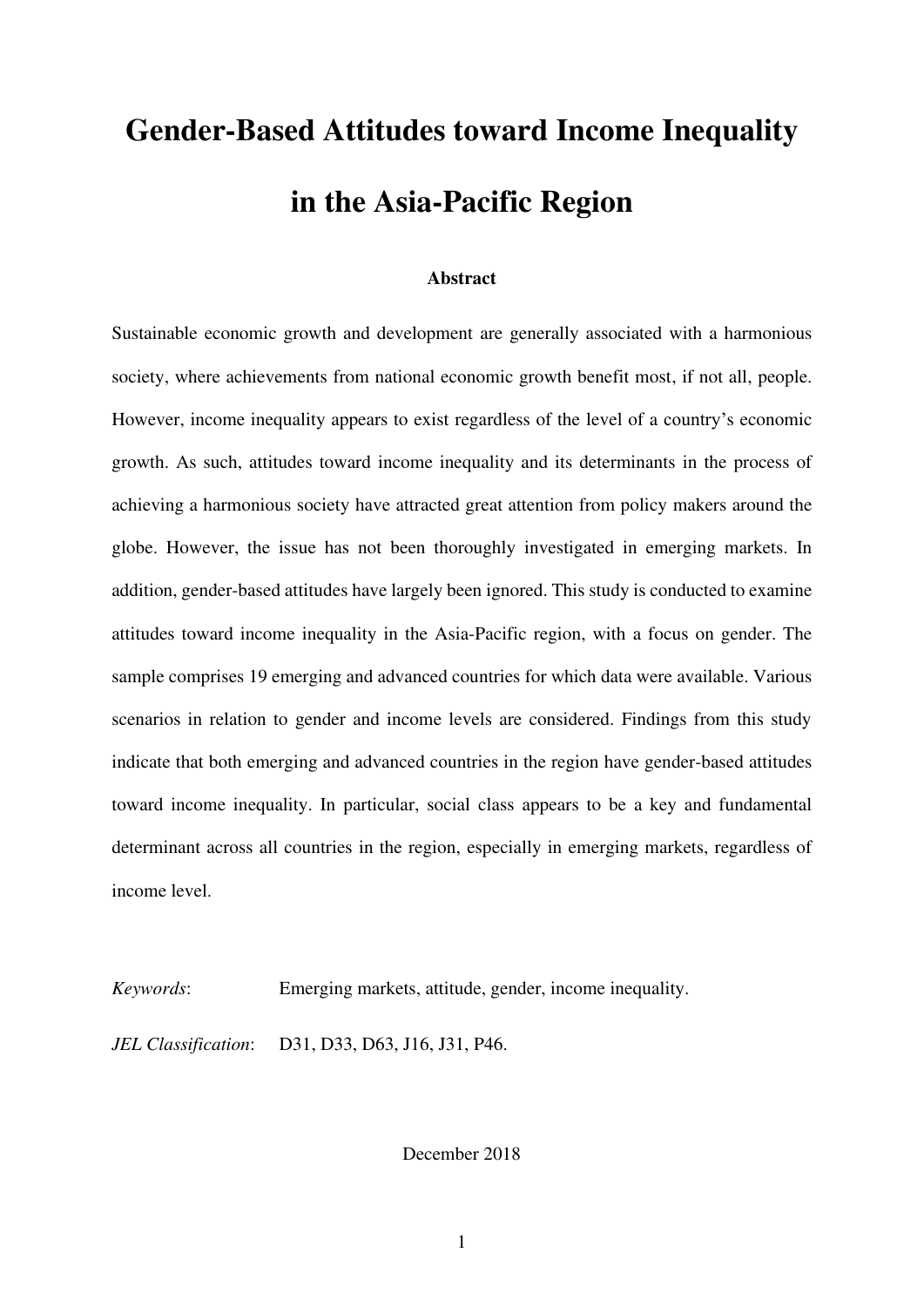#### **1 Introduction**

Economic inequality normally refers to differences in various measures of economic well-being among individuals in a group, among groups in a population, or among countries around the world. In other definitions, economic inequality is viewed through the prism of income inequality, pay inequality, or wealth inequality. In practice, tackling the issue of income inequality requires an analysis of different notions of income inequality.

It has been argued that economic inequality is a fundamental source of various social problems (Dorling 2011; Stiglitz 2012). Indeed, Neumayer and Plümper (2016), in their interesting note, state that economic inequality might lead to the prevalence of poverty and distort political decision-making, with the result of benefiting the rich. A rise in poverty, in turn, is the reason for premature deaths, lower nutritional levels as well as increasing consumption of unhealthy beverages. As a result, potential consequences include higher rates of crime and violence. Politically, the poor tend to have little way to protect themselves against negative external forces and, therefore, are vulnerable to macroeconomic volatility. The rich have closer relations with politicians than the poor via lobbying and financial donations.

Economic inequality is inevitable as long as a country experiences high economic growth or a concentration of wealth.<sup>1</sup> The top 10 percent of the US population holds nine times as much income as the bottom 90 percent (Inequality.org, 2018). In China, a similar trend is also observed, in which the richest 1 percent of households own a third of the country's wealth (Financial Times, 2018). Moreover, a recent report by the World Bank indicates that, although poverty in Thailand has declined dramatically over the past 30 years, significant and growing segregation of household income and consumption is seen across and within regions. In Vietnam, after its *doi moi* (economic reform), economic growth increased remarkably, which

<sup>1</sup> Detailed discussions can be found in Yang and Greaney (2017).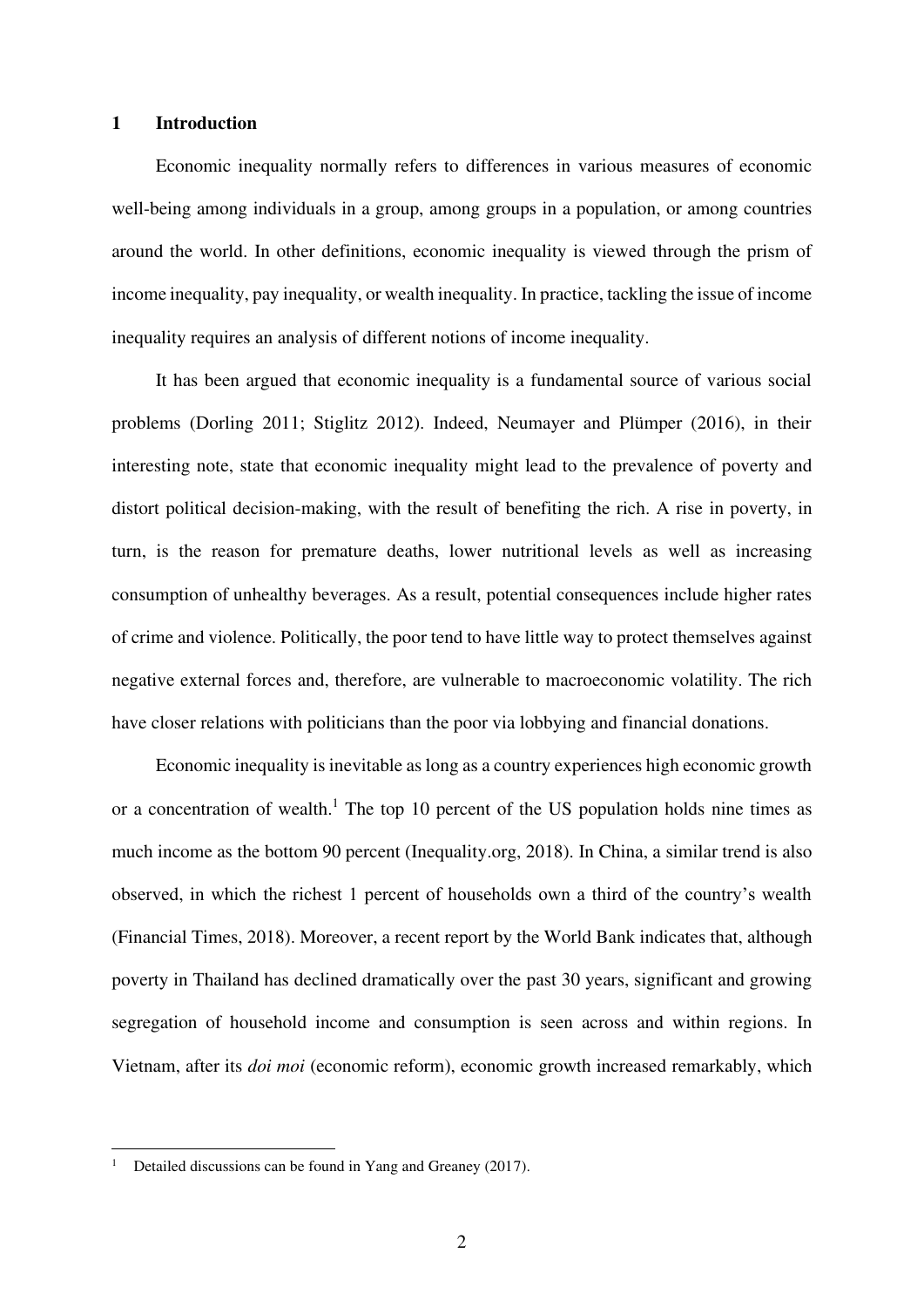led to improvement in living conditions. Nevertheless, concerns over inequality have arisen because the wealthiest are receiving a disproportionate share of income. It is reported that the income of the 210 superrich Vietnamese would be sufficient to move 3.2 million people out of poverty (Oxfam, 2017). Moreover, a number of super wealthy individuals are increasing. Based on these observations, it is argued that Vietnam is headed toward significant income inequality as a consequence of the nation's economic growth. Although economic inequality can create extremely serious social problems and the situation appears to be growing worse in Vietnam and other emerging markets, policy responses to that problem appears inadequate. For example, Oxfam (2017) reports that in Vietnam, economic inequality is associated with inequality in power when the wealthy have access to all kinds of benefits whereas the poor may be left behind in the process of economic growth and development. Millions of people from ethical background in Vietnam, small farmers, migrants, workers in the informal sector of the economy, and women are likely to fall into poverty from the current living standard of Vietnam. As a consequence, they lack access to public services and are not involved in the policy-making process and are discriminated against.

Experience shows that sustainable economic growth is not possible in the presence of social unrest. In an effort to shed light on the potential damage of income inequality on national economic growth and thus on society, this study is conducted to examine the fundamental determinants of attitudes toward income inequality in emerging countries in the Asia-Pacific region. Differences in gender-based attitudes toward income inequality are also a focus of this study. Findings from this study are useful for making policy makers aware of this serious issue in formulating the economic policies.

#### **2 Literature Review**

Recently, inequality has become a crucial keyword as the world has been experiencing rapid economic growth, especially since the period of the "tech boom." The need to properly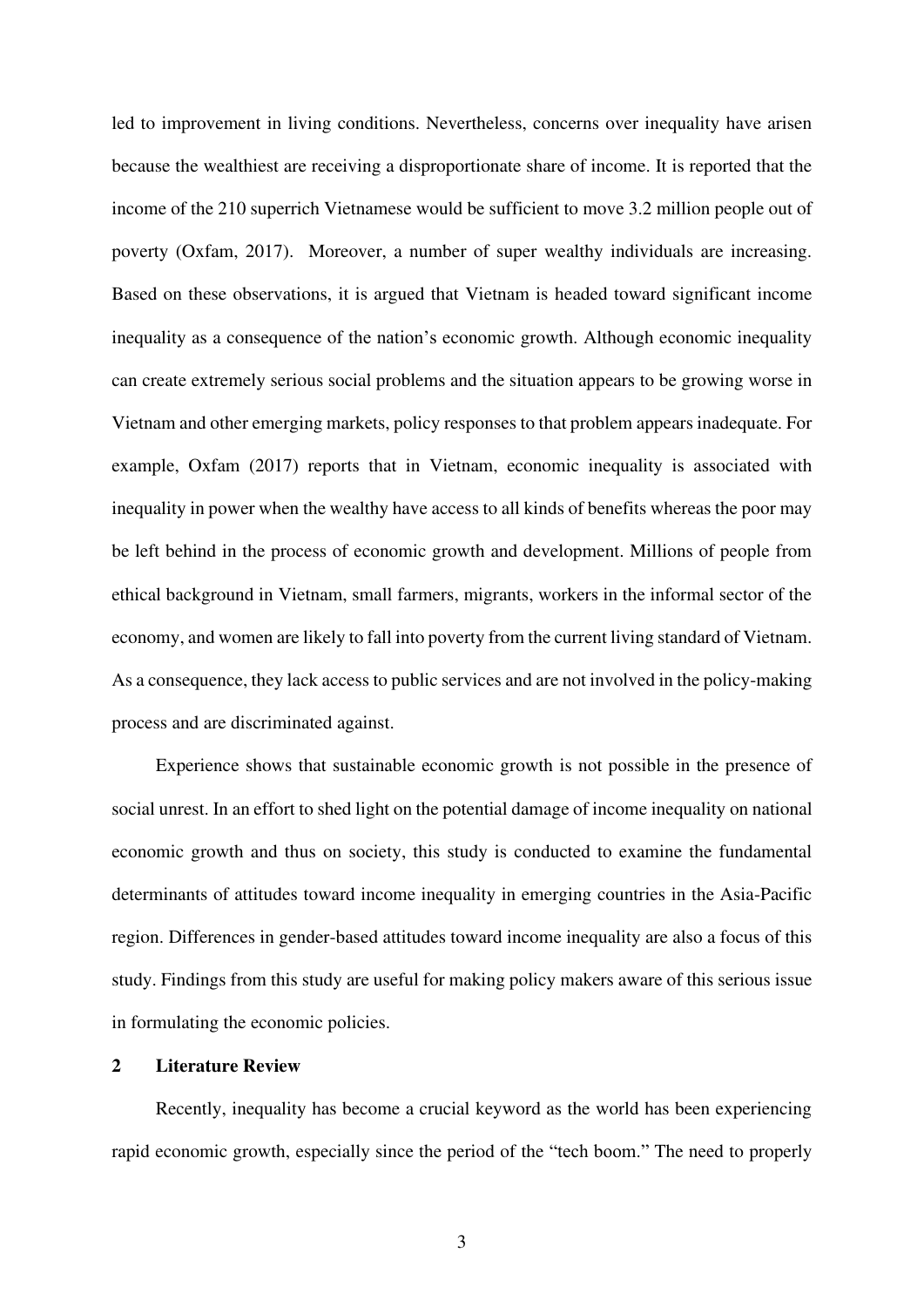measure inequality is required. Inequality is commonly believed to be a mixture of perceptions of income differences between groups in society, attitudes toward income gaps, and preference for greater pay equity (Osberg and Smeeding 2006). As such, various studies have been conducted to gain better understanding of public attitudes toward economic inequality. Using data from 2005 British Social Attitudes report, Sefton (2005) shows that many people in Britain believe that the gap between those with high income and those with lower income is too large. Similarly, with data from the General Social Survey and the International Social Survey Programme, McCall and Kenworthy (2009) argue that Americans believe income differences are too wide, especially from the late 1980s to the early 1990s. Neumayer and Plümper (2016) demonstrate their concerns on the consequences of income inequality. Spatial segregation of the rich and the poor, a low level of social cohesion, and gaps in the quality of public services and nutrition are just some characteristics of a society experiencing high income inequality. Other inequality-related studies stress that it is essential for the government to mitigate the consequences of income inequality through redistribution policies (Franko 2016; Kelly and Enns 2010; Lupu and Pontusson 2011).

A wide range of empirical studies have been conducted to figure out the determinants of attitudes toward income inequality around the world (Austen 2002; Franko 2017; Hadler 2005; Osberg and Smeeding 2006). Using data from the International Social Survey Programme in six countries - Australia, West Germany, the UK, the United States, Hungary, and Poland, over five years, 1987-1992—Austen (2002) states that respondents in those countries appeared to accept higher levels of inequality because of a change in the perception of legal wage inequality. In particular, the authors emphasize that in Hungary and Poland, the sample showed a significant increase. Moreover, the current level of inequality in earnings was likely to be a source of attitudes toward income inequality. A few years later, Lübker (2006) also shed light on the relationship between actual income inequality and attitudes using data from the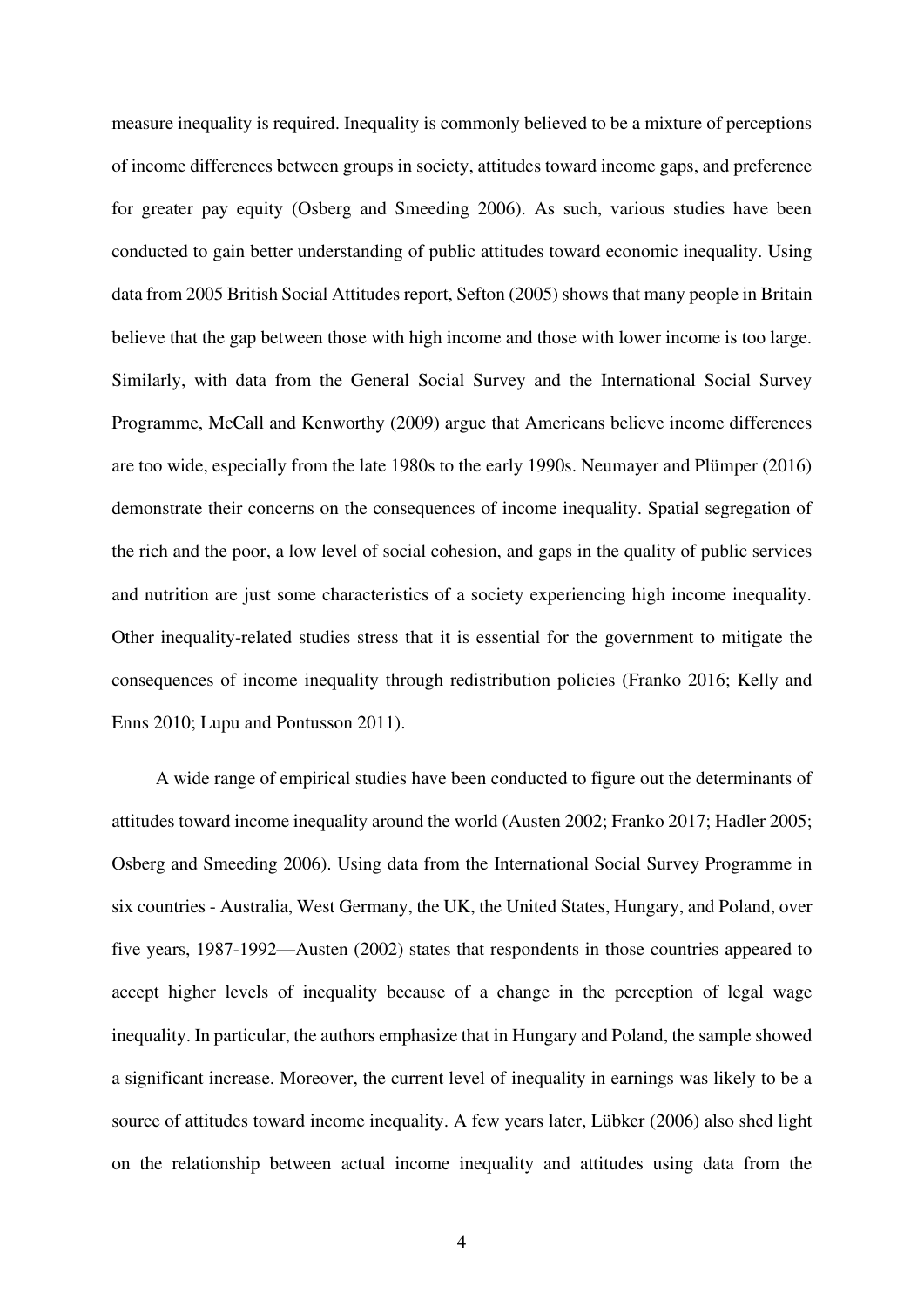International Social Survey Programme 1999. Findings from this study confirmed that actual income inequality, measured by the Gini index, has a considerable impact on attitudes toward income levels.

However, serious concern in relation to the validity of those findings has emerged among economists because of the presence of endogeneity. For example, it is argued that if there is a strong egalitarian norm prevailing in a country that is possibly omitted, we would observe unsatisfactory answers. In response, Andersen and Yaish (2012) reaffirm the inevitable role of income differences in attitudes toward inequality. Their findings indicate that growth in inequality tends to correspond to a rise in preferences with regard to inequality. Remarkably, in contrast to previous studies, their results were obtained from a multilevel analysis, which may have endogeneity problems. Similarly, using the same regression technique and data from the World Values Survey, Medgyesi (2013) confirms a relationship between income inequality and attitudes toward inequality.

As for the substantial increase in income disparity in the United States beginning in the 1980s, Franko (2017) examines whether a change in public perception of growing income inequality occurred during the period. The author argues that not only basic information about the economy as a whole but also the state-related context (e.g., political, economic, and social issues) affect how people understand inequality. Findings from the study confirm that public perception of growing inequality is influenced by the state's political ideology and the objective economic indicators. Hadler (2005) reaches similar conclusions when employing macro-level and micro-level factors in the study. The author finds that social position, macro performance, and social ideology contributed to individual attitudes toward income inequality.

On the other aspect of inequality perception—awareness of gender inequality—Lussier and Fish (2016) conduct analyses to shed light on attitudes toward gender inequality by comparing the perspectives between Muslim and non-Muslim communities. The authors

5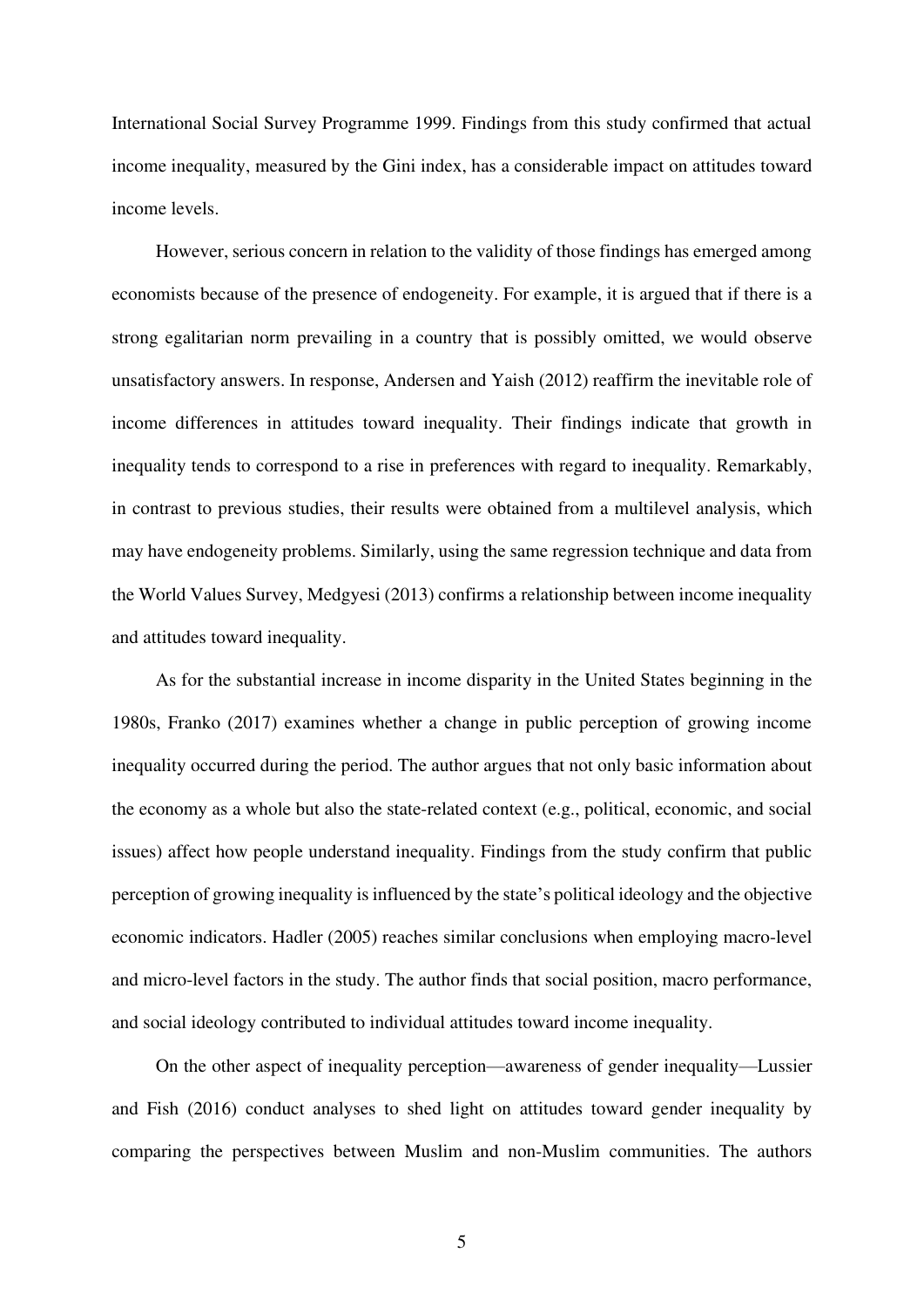explore the difference between men and women in Muslim communities compared to non-Muslim countries with regard to gender-based inequality in (1) school attendance, (2) employment opportunities, and (3) political leanings. Generally, the authors find that being Muslim does affect the perception of gender discrimination, and discrimination between men and women becomes more serious among people who live in societies with a high proportion of Muslims. The gender discrimination in term of access to social activities could be a source of income inequality between men and women. As such, social acceptance became the social norm in income distribution, then it seems to prevent people especially women against inequality. This reveals that religious ideology is very important, dominating individual perceptions of inequality.

In summary, various attempts have been made to identify the factors that affect individual perceptions of income inequality. However, to the best of our knowledge, few empirical studies focus on the dominance of gender in the perception of individuals toward income inequality, in particular in emerging countries in the Asia-Pacific region.

Our literature survey reveals that individual perceptions toward income inequality can be affected by three demographic characteristics and social views, including political and religious ideology. Our study takes them into account in our analysis of 19 countries in the Asia-Pacific region for which required data are available. Our dataset includes 11 emerging countries whose capital markets, according to the International Monetary Fund, have liberalized to promote capital flows with nonresidents and are broadly accessible to foreign investors (IMF, 2018) (e.g., Chile, China, India, Malaysia, Peru, Russia, Thailand, Colombia, Mexico, the Philippines, and Pakistan) and 8 advanced countries, including Australia, Taiwan, Japan, South Korea, New Zealand, the United States, Hong Kong, and Singapore.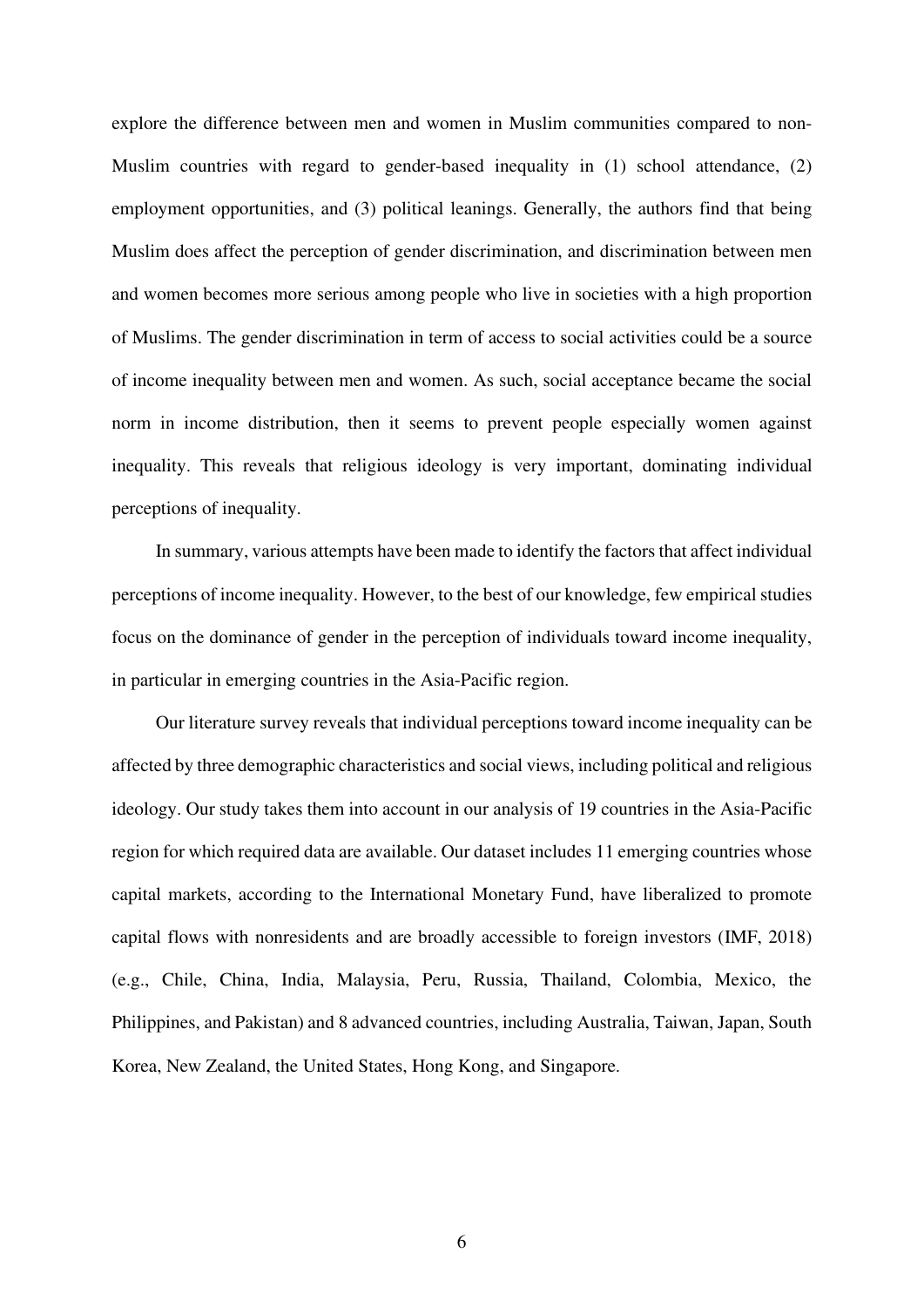#### **3 Data and Methodology**

#### *3.1 Data*

Data for this study are obtained from the World Values Survey (WVS). Established in 1981, the WVS has conducted surveys in more than 100 countries, covering almost 90 percent of the world's population. Its most recent survey, WVS6, which covers 60 countries, was completed and posted on [http://www.worldvaluessurvey.org](http://www.worldvaluessurvey.org/) in 2016.<sup>2</sup> Nineteen of these countries in the Asia-Pacific region are selected due to data availability. Countries in this region are expected to provide relevant policy implications for Vietnam. The countries in our sample include Australia, Chile, Taiwan, China, India, Japan, South Korea, Malaysia, New Zealand, Peru, Russia, Thailand, the United States, Colombia, Hong Kong, Mexico, Singapore, the Philippines, and Pakistan.

The dependent variable, *Attitudes toward income inequality*, was assessed by asking respondents to indicate the extent to which they agree on income inequality, with a questionnaire using a 10-point Likert-type scale, in which 1 means "incomes should be made more equal", and 10 means "larger income differences are incentives for different individual efforts". Figure 1 demonstrates the level of income inequality across 19 countries in the Asia-Pacific region, among which the mean level of income inequality is lowest in Russia and highest in Pakistan, at about 3.4 and 7.07, respectively. Descriptive statistics and description of variables are presented in Tables 1, 2, and 3 and Figure 1.

#### *3.2 Methodology*

The key purpose of this study is to consider the impact of gender on attitudes toward income inequality. As such, the following model is employed:

$$
\ln\left(\frac{P_{Attitude_i}}{1 - P_{Attitude_i}}\right) = \beta_0 + \beta_{Gender} \cdot \text{Gender} + \sum \beta_j X_j + \varepsilon_i \tag{1}
$$

<sup>2</sup> Available at [http://www.worldvaluessurvey.org,](http://www.worldvaluessurvey.org/) accessed on 25 September 2017.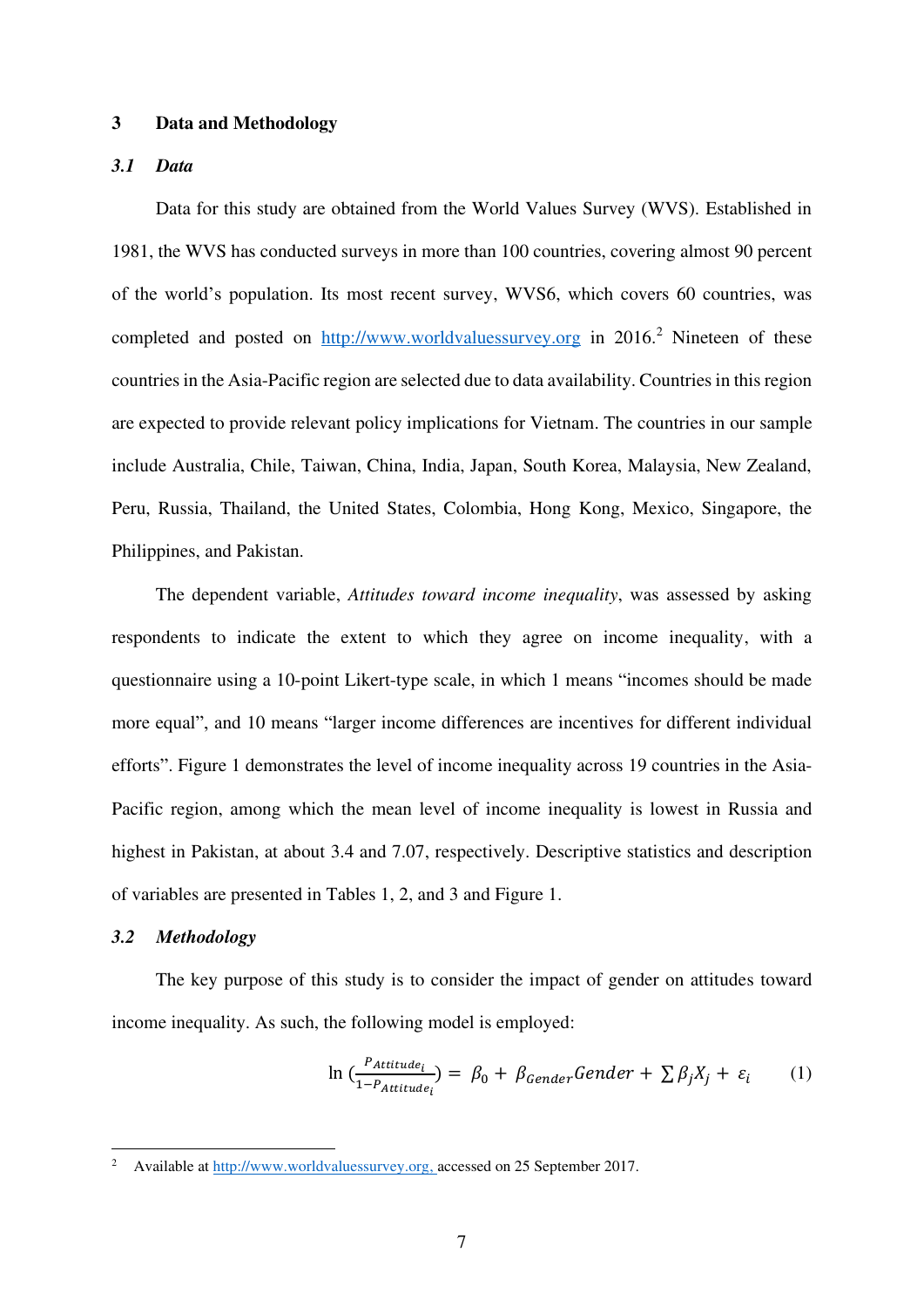*Attitude* represents attitudes toward income inequality.  $P_{Attitude_i}$  is the probability that respondents agree on attitudes toward income inequality at level *i*.  $\beta_0$  is the intercept.  $\beta_{\text{Gender}}$ measures the effect of gender on attitudes toward income inequality. *Gender* is an independent variable. *Xj* is the set of control variables, including *Age*, *Political party*, *Education*, *Supervision, Family income, and Class.* Details on each variable are described in Table 1.  $\varepsilon_i$  is the error term. Moreover, the squared value of *Age*, *Education,* and *Family income* are also included in the model to address possible curvilinear effects in the relationship between these variables and *Attitude to income inequality*.

An ordered logistic regression is used because *Attitude* is in the form of qualitative, having a natural ordering. One potential issue in cross-sectional data is that the error terms' variance is not equal, which may lead to statistically insignificant coefficients or misleading inferences. As such, White's robust standard error procedure is considered. In addition, multicollinearity could occur among the independent variables included in the model. Indeed, a preliminary investigation reveals that *Class* and *Family income* tend to be correlated. Intuitively, people with a high family income tend to see themselves as high class citizens. As a result, the dependent variable – *Attitude -* is regressed on *Class* and *Family income* separately.

This model utilized in this study considers two scenarios: (i) for each individual country in the sample; and (ii) for different income levels. The rationale for this choice is to investigate whether a crucial variable, *Gender,* can explain potential differences in *Attitudes toward income inequality* between males and females among countries as well as among group of countries based on the income levels.

#### **4 Empirical Results**

Table 6 presents empirical results for individual countries. The impact of *Gender* on *Attitudes toward income inequality* divide the countries in the sample into two groups. The first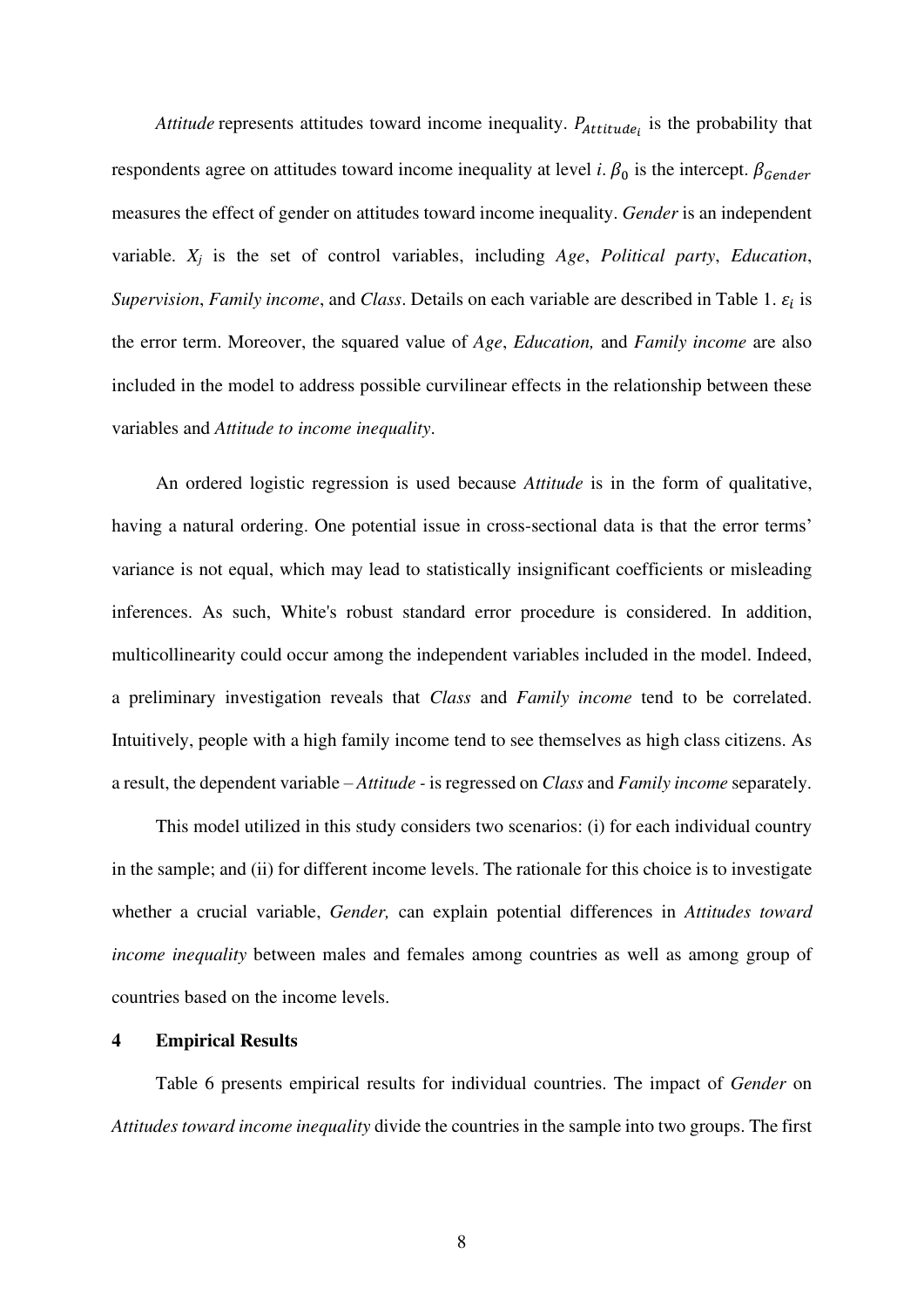group consists of Malaysia, New Zealand, the United States, and Colombia, which show a relationship between *Gender* and *Attitudes toward income inequality* regardless of whether *Class* or *Family income* are included in the model. In the second group of countries, a relationship between *Gender* and *Attitudes toward income inequality* is also present but at a much lower level than from the first group.

In this study,  $\frac{P_{attitude_i}}{1 - R}$ 1−P<sub>attitude<sub>i</sub></sub> is the ratio in relation to attitudes toward income inequality at

level *i* or higher.  $P_{attitude_i}$  is the probability of agreement on attitudes toward income inequality at a level *i* or higher while the  $1 - P_{attitude_i}$  is the probability of agreement on attitudes toward income inequality below a level *i*. The coefficients presented in Table 6 illustrate the change in the ratio in favor of agreement on attitudes toward income inequality at level *i* or higher changes when the independent variables change by one unit of measurement.

In two distinct models, the first group had a negative relationship between gender and attitudes toward income inequality in Malaysia, but the opposite relation was observed in New Zealand, the United States, and Colombia. In particular, in Malaysia, the ratio of being in a higher-income-inequality category is 0.267 lower for males than females when *Class* is considered. Similarly, the ratio of being in a higher income inequality category is 0.292 lower for males than females if family income is taken into account. Intuitively, it could be inferred that in Malaysia, females appear to accept higher income differences more than males do.

In New Zealand, the United States, and Colombia, the estimated coefficients in a higher income inequality group are higher for males than females when Class is considered. Similar finding is achieved when family income is considered. Notably, unlike Malaysia, males in New Zealand, the United States, and Colombia are more likely to accept income differences than females.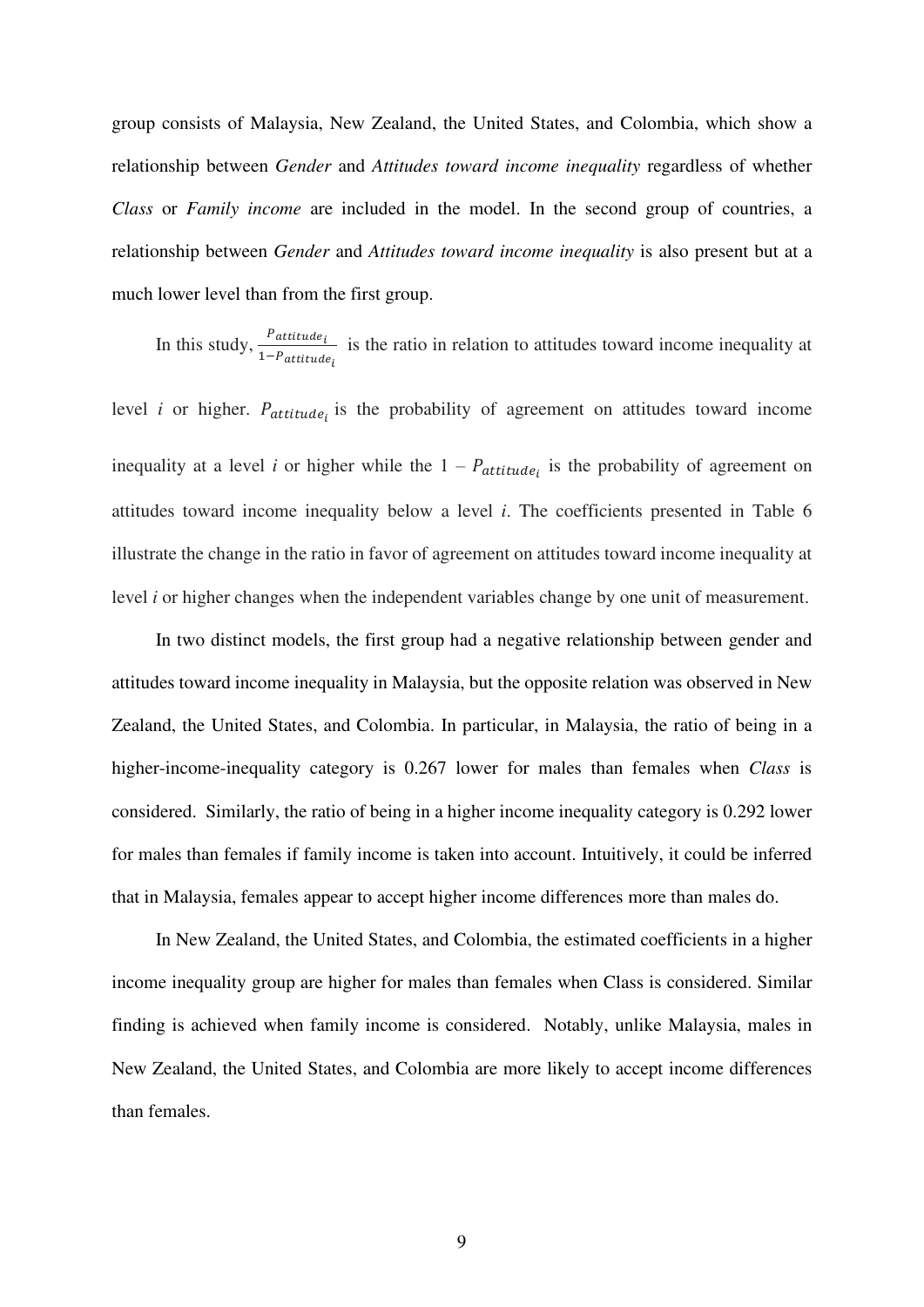In addition, the impact of demographic characteristics on attitudes toward income inequality varies across the countries in this study. First, neither *Age* nor *Gender*, in general, has a statistically significant impact on attitudes toward income inequality in Australia, Taiwan, China, India, Japan, Peru, Russia, Mexico, the Philippines, and Singapore. However, *Age* seems to be influential in explaining attitudes toward income inequality in Chile, South Korea, Thailand, Hong Kong, and Pakistan whereas *Gender* matters in Malaysia, New Zealand, the United States, and Colombia.

*Political party* appears to have a significant effect on attitudes toward income inequality. It has a negative effect in Australia, Russia, Japan, Peru, and Singapore, and positive effect in the rest of the countries from the research sample. However, statistically significant results are found only in Australia, Russia, Chile, South Korea, New Zealand, Thailand, Mexico, and Pakistan.

Our empirical results show that the highest level of *Education* seems to have little effect on the perception of income inequality. For example, in Peru, individuals with higher education consider that income inequality is obvious. In contrast, in India, Russia, and the Philippines, people who have higher education perceive that income across individuals is expected to be more equal.

The effect of position in employment appears to be significant in 10 of the 19 countries. Supervisors in India and Mexico consider that income distribution should be equal whereas acceptance of income inequality across sectors is found in eight countries including China, Japan, South Korea, Malaysia, Russia, the United States, Pakistan, and Singapore.

Among all the factors considered, the respondent's *Social class* is likely to be a key determinant of attitudes toward income inequality in the Asia-Pacific region, as it is significant in 13 out of the 19 countries. In particular, a large proportion of the impact of a respondent's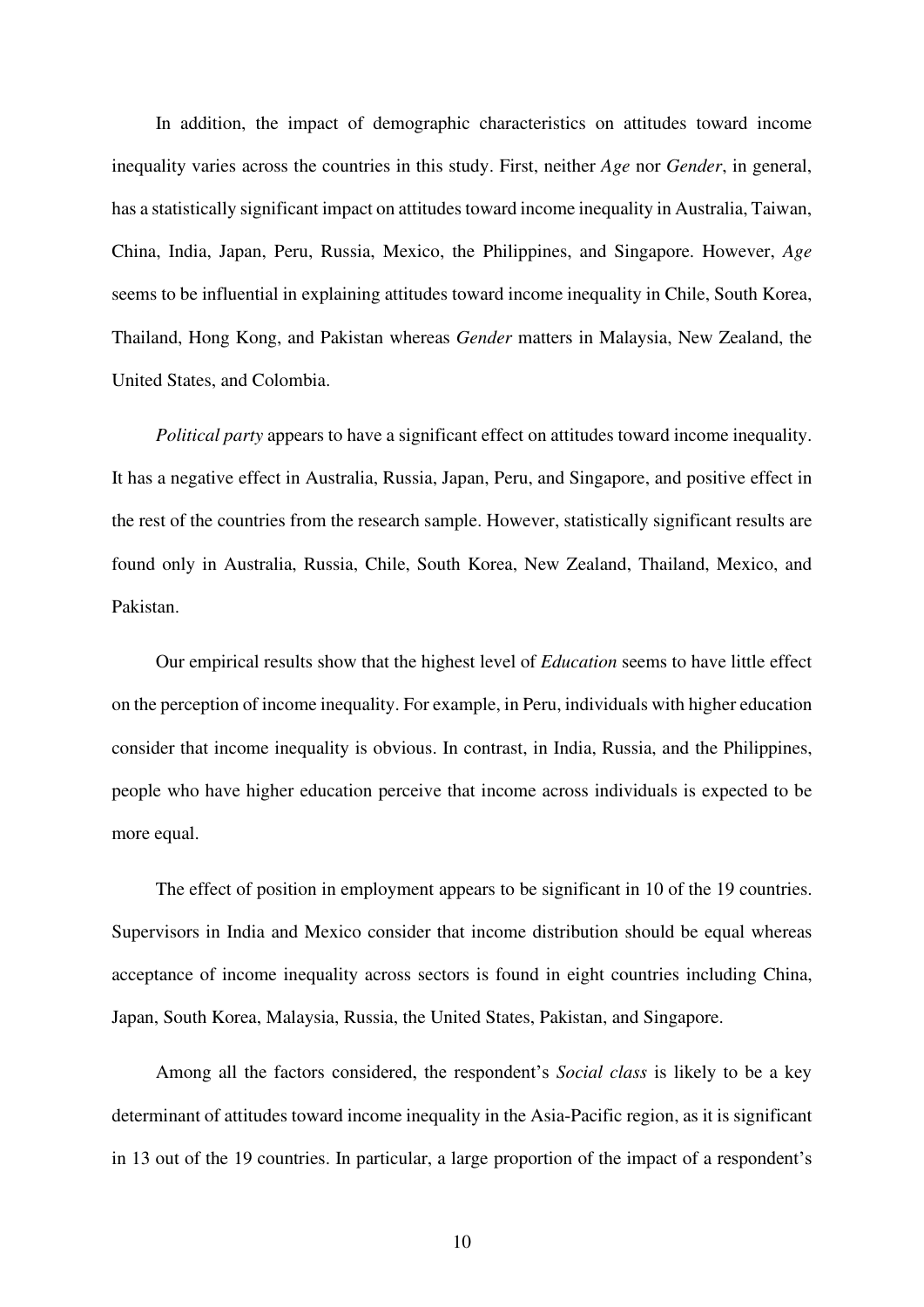social class on attitudes toward income inequality is negative, which suggests that as people consider themselves as being in a higher class, they tend to accept income differences.

In addition, it is argued that the prevailing level of income inequality heavily influences attitudes toward income inequality (Andersen and Yaish 2012; Austen 2002; Lübker 2006; Medgyesi 2013). As such, it seems reasonable to argue that a strict view on attitudes toward income inequality is more observable in developed countries than in less developed countries. This phenomenon, in turn, could imply that attitudes toward income inequality vary by gender. On the ground of a country classification by the World Bank using an income level, countries with required data are divided into three different groups: (i) *high-income countries* including Australia, Chile, Taiwan, Japan, South Korea, New Zealand, the United States, Hong Kong, and Singapore; and (ii) *upper-middle-income countries* including China, Malaysia, Peru, Russia, Thailand, Colombia, and Mexico; and (iii) *lower-middle-income countries* including India, the Philippines, and Pakistan.

Table 7 presents empirical results for these three groups. As expected, the high-income countries show a difference in attitudes toward income inequality by gender, regardless of class or family income. In particular, the agreement from surveys' respondents on larger income differences as incentives for individual efforts versus the other views on the level of income differences is approximately 0.059 (or 0.0698) higher for males than females, when family income (or Class) is considered. This result also confirms that two of the countries (New Zealand and the United States) classified as high income demonstrate differences in attitudes toward income inequality by gender.

In the lower-middle-income group, regardless of class or family income, gender's coefficients are not statistically significant at any common levels. In the upper-middle-income group, a difference in attitudes toward income inequality is found by class in the model, but this effect disappears as family income is taken into account.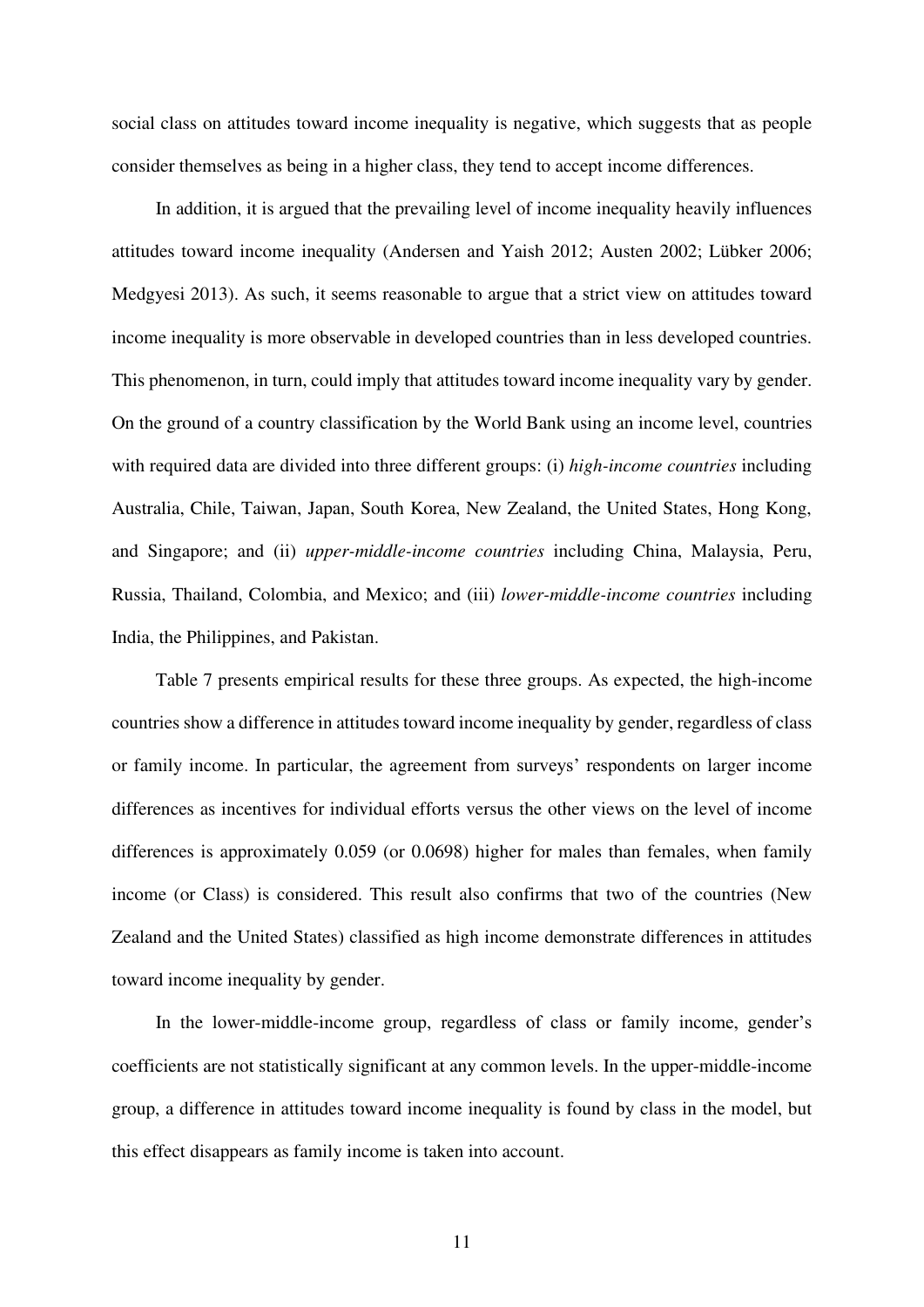Tables 4 and 5 present results for some diagnostic tests to ensure that these findings are robust.

#### **5 Concluding Remarks**

This study is conducted to investigate factors that could affect attitudes toward income inequality across countries in the Asia-Pacific region, including many emerging markets, such as Vietnam and Thailand. The study also examines whether a difference in attitudes toward income inequality exists by gender. Using data from the World Values Survey, empirical findings in this study suggest that gender-based attitudes toward income inequality does exist in a number of countries in the region, from emerging markets to advanced economies. Surprisingly, the difference in attitudes toward income inequality by gender is observed more often in developed countries than emerging markets in the region. In addition, at least in this study, empirical findings suggest that different demographic characteristics such as social class, education, political party contribute differently to attitudes toward income inequality. Interestingly, among the characteristics considered, the respondent's social class is likely to be a key determinant of attitudes toward income inequality in the Asia-Pacific region.

Findings in this empirical study offer additional empirical evidence for governments in, for example, Vietnam and Thailand to formulate policies addressing concerns about rising income inequality. Sustainable economic growth and development appear to be associated with a harmonious society, and achievements from economic growth should flow to all people in society. However, these empirical findings could be significantly improved by focusing on the dataset which includes only countries that are comparable in terms of their level of economic growth and/or social norms. In addition, an optimal level of income equality associated with specific characteristics of the economies can provide detailed recommendations for formulating social policies. These can be done after detailed surveys are conducted, and results become available.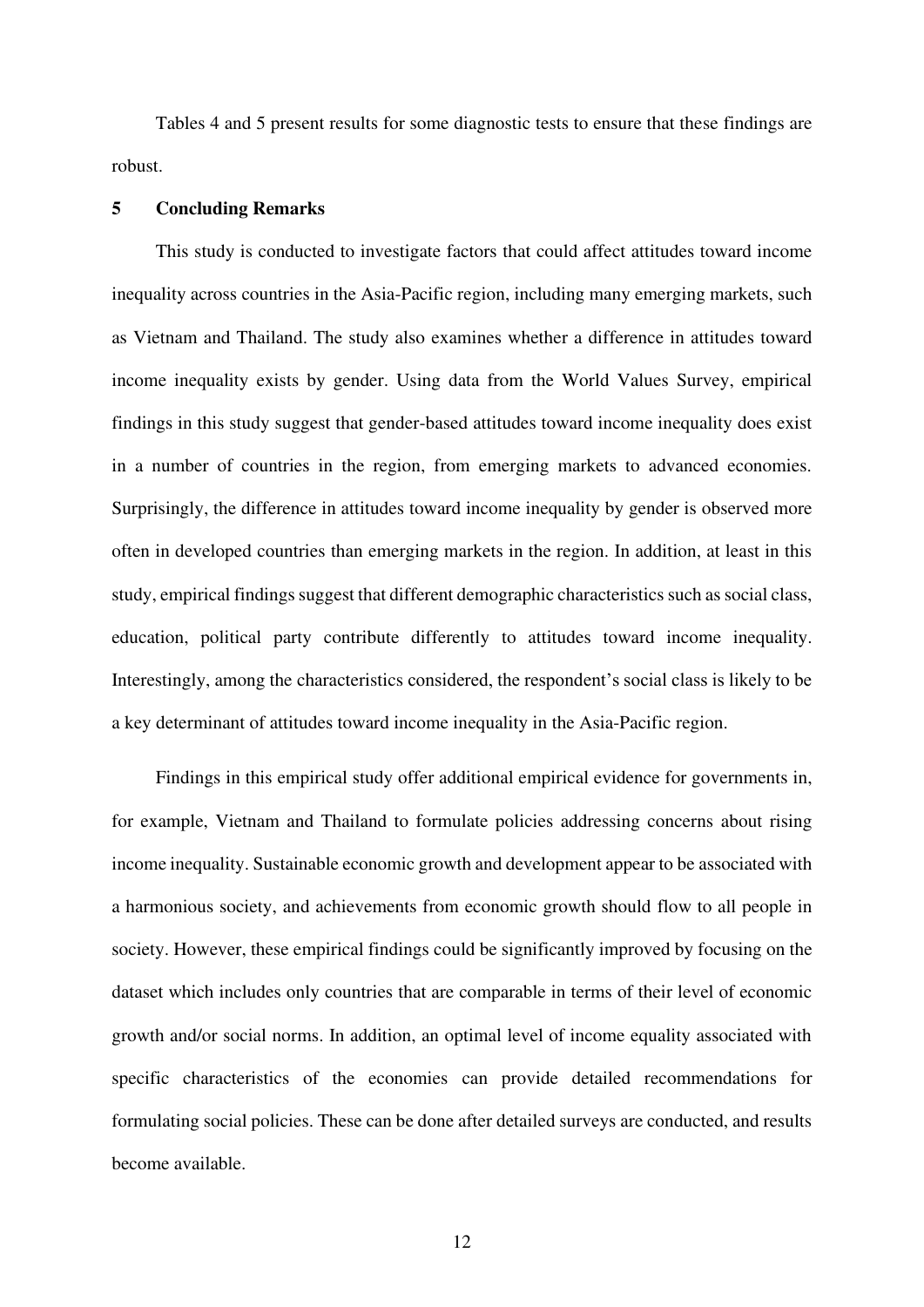#### **References**

- Andersen, R., and M. Yaish. 2012. GINI DP 48: Public Opinion on Income Inequality in 20 Democracies: The Enduring Impact of Social Class and Economic Inequality, GINI Discussion Papers, AIAS, Amsterdam Institute for Advanced Labour Studies
- Austen, S. 2002. An international comparison of attitudes to inequality. *International Journal of Social Economics* 29(3): 218-237. doi: 10.1108/03068290210417106
- Dorling, D. 2011. *Injustice: Why Social Inequality Persists*. Bristol: Policy Press. doi: 10.1017/S0144686X1100002X
- Dorling, D. 2011. *Injustice: Why Social Inequality Persists*. Bristol: Policy Press. doi: 10.1017/S0144686X1100002X
- *Financial Times*. China income inequality among world's worst. Accessed January 10, 2018. [https://www.ft.com/content/3c521faa-baa6-11e5-a7cc-280dfe875e28/](https://www.ft.com/content/3c521faa-baa6-11e5-a7cc-280dfe875e28).

Franko, W. W. 2016. Political context, government redistribution, and the public's response to growing economic inequality. *Journal of Politics* 78(4): 957-973. doi.org/10.1086/686025

- Franko, W. W. 2017. Understanding public perceptions of growing economic inequality. *State Politics & Policy Quarterly* 17(3): 319-348. doi: 10.1177/1532440017707799
- Hadler, M. 2005. Why do people accept different income ratios? A multi-level comparison of thirty countries. *Acta Sociologica* 48(2): 131-154. doi: 10.1177/0001699305053768
- Inequality.org. 2018. Income inequality in the United States. Accessed January 10, 2018. [https://inequality.org/facts/income-inequality/](https://inequality.org/facts/income-inequality).
- International Monetary Fund (IMF). 2018. Glossary of selected financial terms. Accessed August 1, 2018. http://www.imf.org/external/np/exr/glossary/showTerm.asp#97/.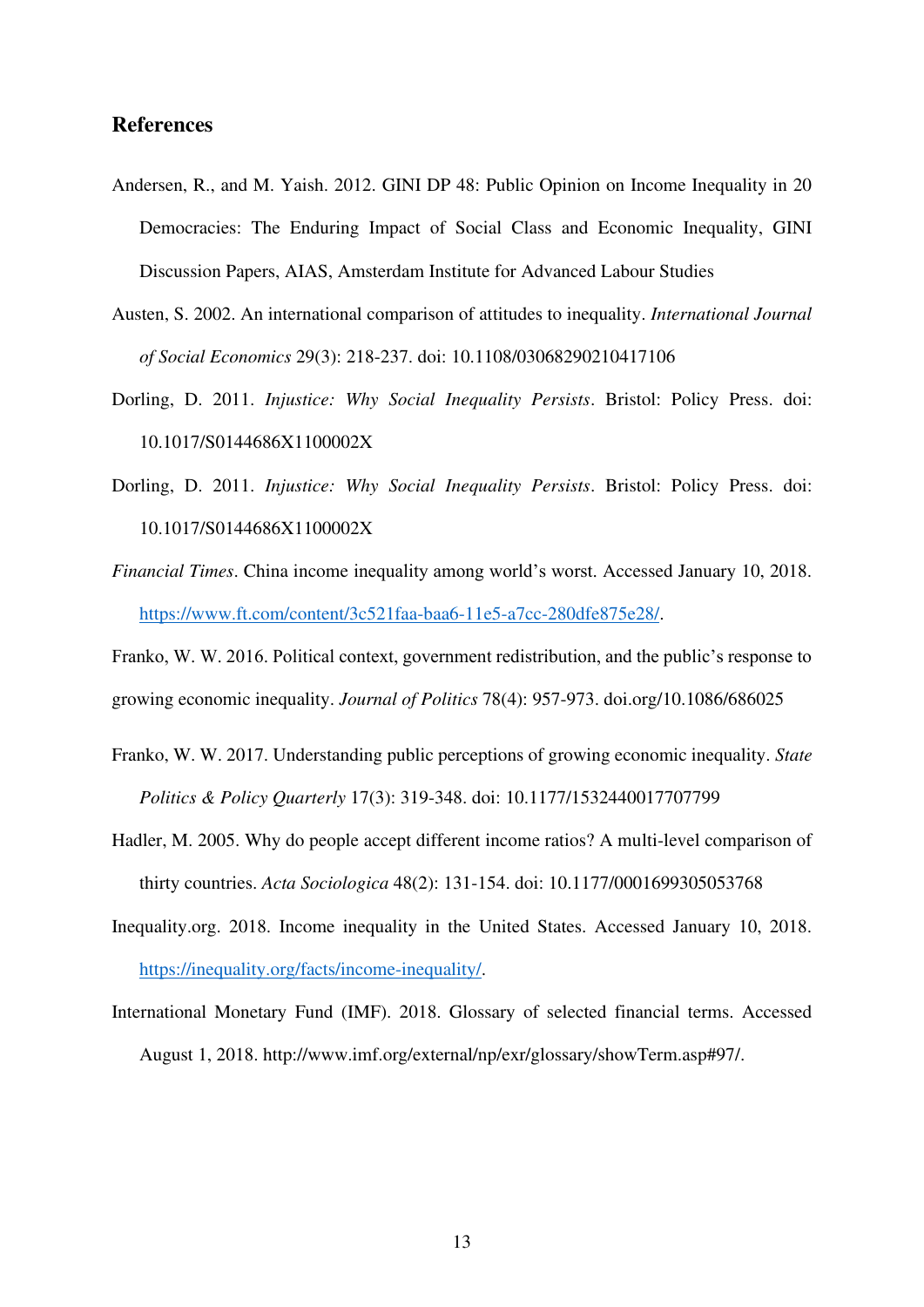- Kelly, N. J., and P. K. Enns. 2010. Inequality and the dynamics of public opinion: The selfreinforcing link between economic inequality and mass preferences. *American Journal of Political Science* 54(4): 855-870. doi.org/10.1111/j.1540-5907.2010.00472.x
- Lübker, M. 2006. Inequality and the demand for redistribution: Are the assumptions of the new growth theory valid? *Socio-Economic Review* 5(1): 117-148. doi: 10.1093/ser/mwl002
- Lupu, N., and J. Pontusson. 2011. The structure of inequality and the politics of redistribution. *American Political Science Review* 105(2): 316-336. doi.org/10.1017/S0003055411000128
- Lussier, D. N., and M. S. Fish. 2016. Men, Muslims, and attitudes toward gender inequality. *Politics and Religion* 9(1): 29-60. doi: 10.1017/S1755048315000826
- McCall, L., and L. Kenworthy. 2009. Americans' social policy preferences in the era of rising inequality. *Perspectives on Politics* 7(3): 459-484. doi.org/10.1017/S1537592709990818
- Medgyesi, M. 2013. GINI DP 94: Increasing income inequality and attitudes to inequality: A cohort perspective. GINI Discussion Papers, AIAS, Amsterdam Institute for Advanced Labour Studies
- Neumayer, E., and T. Plümper. 2016. Inequalities of income and inequalities of longevity: A cross-country study. *American Journal of Public Health* 106(1): 160-165. doi: 10.2105/AJPH.2015.302849
- Osberg, L., and T. Smeeding. 2006. "Fair" Inequality? Attitudes toward Pay Differentials: The United States in Comparative Perspective. *American Sociological Review* 71(3): 450- 473. doi: 10.1177/000312240607100305
- Oxfam. 2017. Reducing gaps in order to reduce inequality in Vietnam. Hanoi: Labour and Social Publishing House. Accessed August 1, 2018. Available at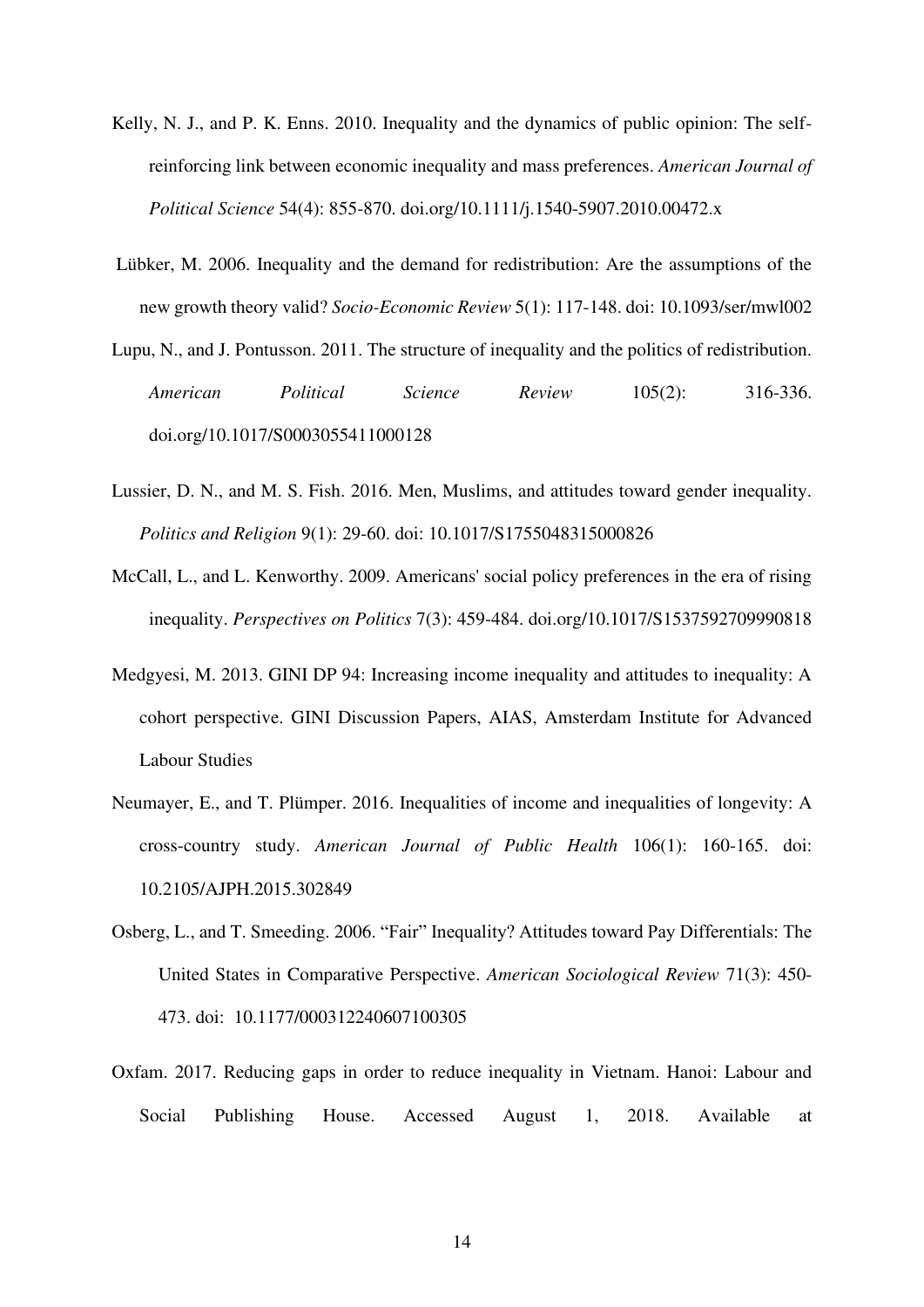[https://www.oxfam.org/sites/www.oxfam.org/files/file\\_attachments/bp-vietnam](https://www.oxfam.org/sites/www.oxfam.org/files/file_attachments/bp-vietnam-inequality-120117-vn.pdf)[inequality-120117-vn.pdf.](https://www.oxfam.org/sites/www.oxfam.org/files/file_attachments/bp-vietnam-inequality-120117-vn.pdf)

- Sefton, T. 2005. Give and take: Public attitudes to redistribution. In *British Social Attitudes 22nd Report*, ed. A. Park, J. Curtice, K. Thomson, C. Bromley, M. Phillips, and M. Johnson, 1-32. London: Sage.
- Stiglitz, J. 2012. *The Price of Inequality: How Today's Divided Society Endangers Our Future.*  New York: [W. W. Norton & Company.](https://www.google.com.vn/search?rlz=1C1CHBF_enVN778VN778&q=W.+W.+Norton+%26+Company&stick=H4sIAAAAAAAAAOPgE-LSz9U3yIrPqjDPU-IEsY3ystONtdQyyq30k_NzclKTSzLz8_TLizJLSlLz4svzi7KLrQpKk3IyizNSiwBW1eieQQAAAA&sa=X&ved=2ahUKEwjzwvHbiI3dAhVOMd4KHQE0Az4QmxMoATAZegQIBhAv)
- Yang, Y. and Greaney, T. 2017. Economic growth and income inequality in the Asia-Pacific region: A comparative study of China, Japan, South Korea, and the United States. *Journal of Asian Economics,* Vol. 48, pp. 6 – 22.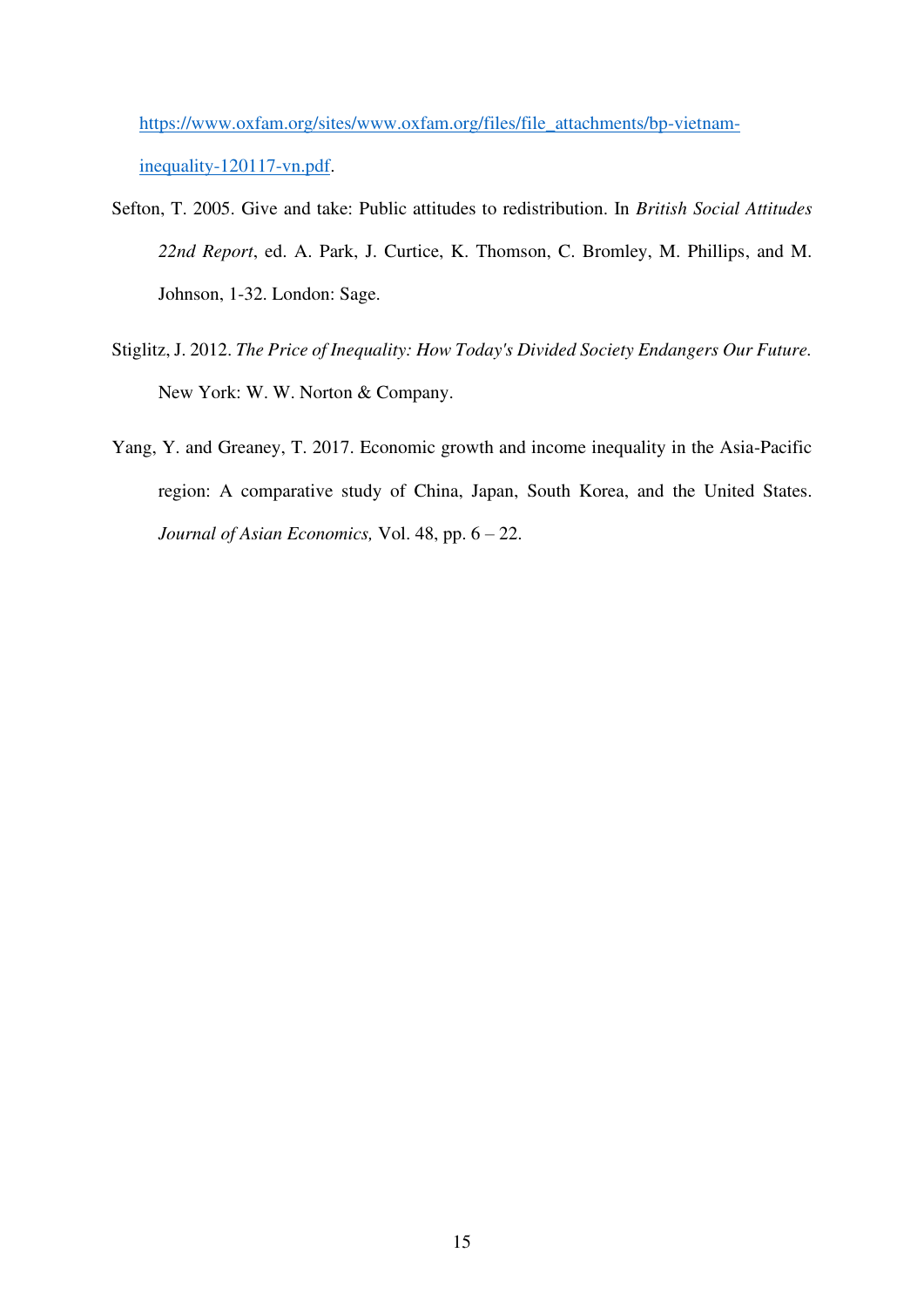## **Appendix**



**Figure 1** Mean value of attitude to income inequality by countries.

*Source: Author's calculation.*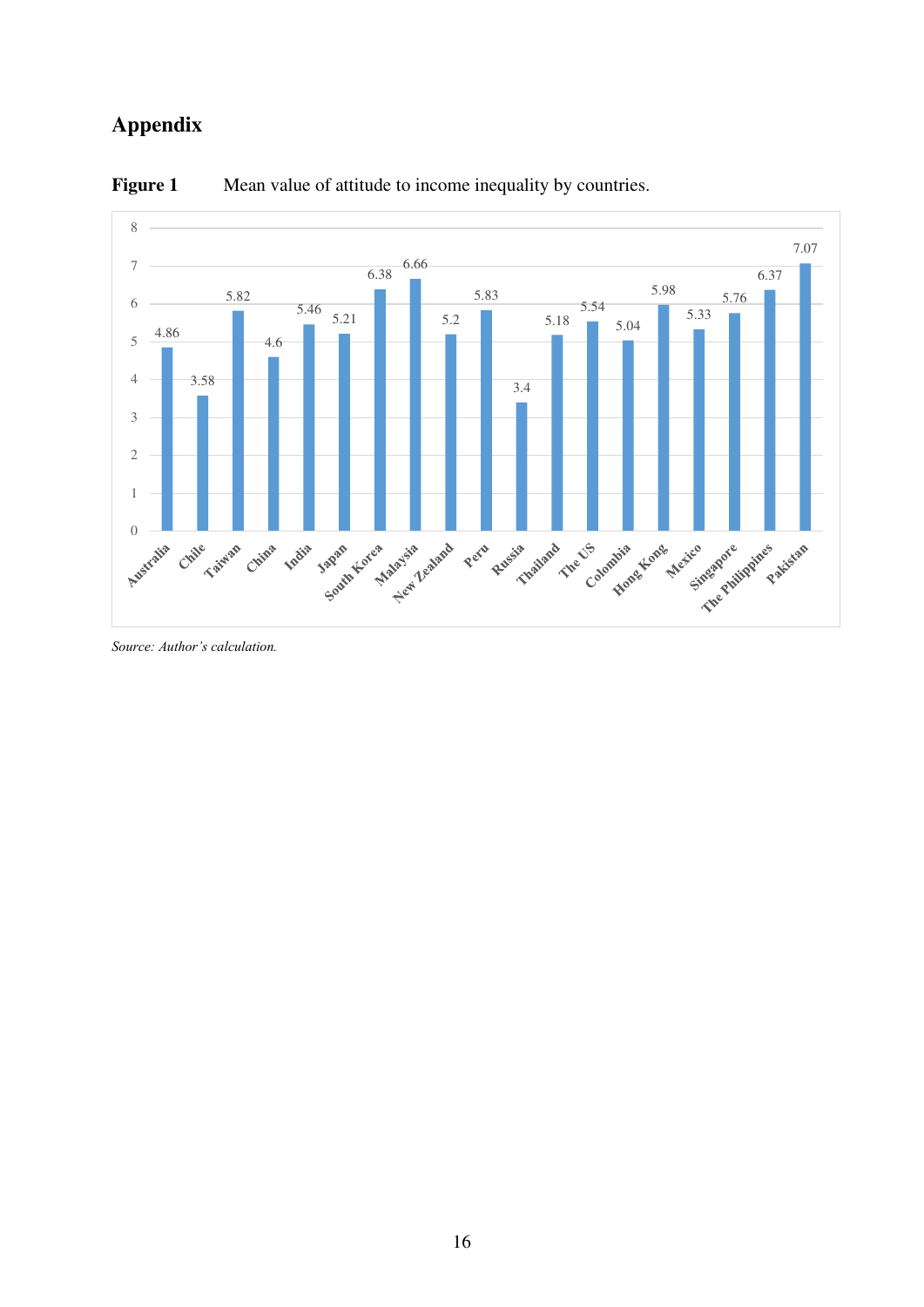| <b>Variable</b>                  | <b>Definition</b>                                                                                                                                                                                                                                                                                                                                                                                                                                                                                                                                                      |  |  |  |  |  |  |  |  |  |  |  |
|----------------------------------|------------------------------------------------------------------------------------------------------------------------------------------------------------------------------------------------------------------------------------------------------------------------------------------------------------------------------------------------------------------------------------------------------------------------------------------------------------------------------------------------------------------------------------------------------------------------|--|--|--|--|--|--|--|--|--|--|--|
|                                  | Dependent variable                                                                                                                                                                                                                                                                                                                                                                                                                                                                                                                                                     |  |  |  |  |  |  |  |  |  |  |  |
| Attitude to income<br>inequality | Measuring income inequality. It is in a form of 10-point Likert-type scale<br>1: Income should be made more equal<br>10: We need larger income differences as incentive for individual effort                                                                                                                                                                                                                                                                                                                                                                          |  |  |  |  |  |  |  |  |  |  |  |
|                                  | Independent variable                                                                                                                                                                                                                                                                                                                                                                                                                                                                                                                                                   |  |  |  |  |  |  |  |  |  |  |  |
| Gender                           | Respondent's gender by observation<br>$1:$ male<br>2: female                                                                                                                                                                                                                                                                                                                                                                                                                                                                                                           |  |  |  |  |  |  |  |  |  |  |  |
| Age                              | Respondent's age                                                                                                                                                                                                                                                                                                                                                                                                                                                                                                                                                       |  |  |  |  |  |  |  |  |  |  |  |
| Education                        | Measuring<br>highest<br>education<br>level<br>attended<br>respondent<br>the<br>by<br>1: No formal education.<br>2: Incomplete primary school.<br>3: Complete primary school.<br>4: Incomplete secondary school: technical/vocational type.<br>5: Complete secondary school: technical/vocational type.<br>6: Incomplete secondary school: university-preparatory type.<br>7: Complete secondary school: university-preparatory type.<br>8: Some university-level education, without degree.<br>9: University - level education, with degree.<br>Scale of family income |  |  |  |  |  |  |  |  |  |  |  |
| Family income                    | 1: Lowest group.<br>10: Highest group.                                                                                                                                                                                                                                                                                                                                                                                                                                                                                                                                 |  |  |  |  |  |  |  |  |  |  |  |
| Political party                  | Being a member of a political party<br>0: Don't belong.<br>1: Inactive member.<br>2: Active member.                                                                                                                                                                                                                                                                                                                                                                                                                                                                    |  |  |  |  |  |  |  |  |  |  |  |
| Supervision                      | Supervise or used to supervise other people at word<br>1: Yes<br>2: No                                                                                                                                                                                                                                                                                                                                                                                                                                                                                                 |  |  |  |  |  |  |  |  |  |  |  |
| Class                            | Measuring respondent's social class<br>1: Upper class.<br>2: Upper middle class.<br>3: Lower middle class.<br>4: Working class.<br>5: Lower class.                                                                                                                                                                                                                                                                                                                                                                                                                     |  |  |  |  |  |  |  |  |  |  |  |

## Table 1 A description of variables.

*Source: World Values Survey.*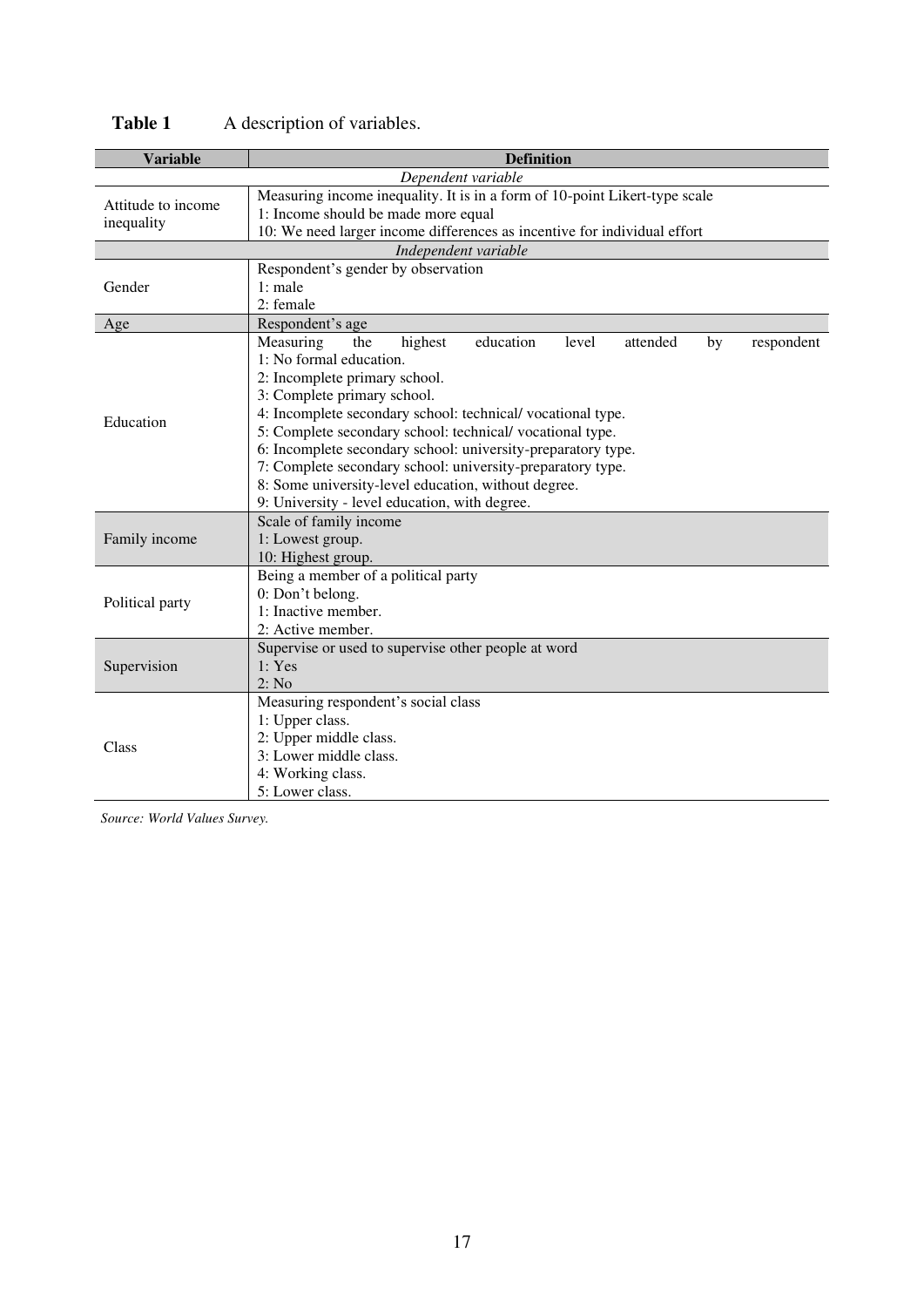|                             | Attitude to income<br>inequality |           |       | Gender    | Education |           |       | Family income |       | Political party | Supervision |           | Class |           |        | Age       |     |     | No of<br>obs. |
|-----------------------------|----------------------------------|-----------|-------|-----------|-----------|-----------|-------|---------------|-------|-----------------|-------------|-----------|-------|-----------|--------|-----------|-----|-----|---------------|
|                             | Mean                             | <b>SD</b> | Mean  | <b>SD</b> | Mean      | <b>SD</b> | Mean  | <b>SD</b>     | Mean  | <b>SD</b>       | Mean        | <b>SD</b> | Mean  | <b>SD</b> | Mean   | <b>SD</b> | Min | Max |               |
| Australia                   | 4.863                            | 2.643     | 0.451 | 0.497     | 5.747     | 2.232     | 5.197 | 2.046         | 0.150 | 0.417           | 0.657       | 0.475     | 2.953 | 0.827     | 50.222 | 15.901    | 18  | 92  | 963           |
| Chile                       | 3.585                            | 2.506     | 0.531 | 0.499     | 4.625     | 1.922     | 4.850 | 1.733         | 0.119 | 0.378           | 0.259       | 0.438     | 3.154 | 0.800     | 44.064 | 15.401    | 18  | 85  | 782           |
| Taiwan                      | 5.820                            | 2.573     | 0.558 | 0.497     | 6.183     | 2.084     | 4.795 | 1.641         | 0.258 | 0.508           | 0.373       | 0.484     | 3.147 | 0.878     | 44.931 | 15.248    | 18  | 85  | 847           |
| China                       | 4.6                              | 2.738     | 0.547 | 0.498     | 5.029     | 2.026     | 4.693 | 1.861         | 0.134 | 0.400           | 0.289       | 0.453     | 3.541 | 0.825     | 41.450 | 13.308    | 18  | 75  | 1,135         |
| India                       | 5.456                            | 2.729     | 0.676 | 0.468     | 3.700     | 2.072     | 4.744 | 2.572         | 0.672 | 0.721           | 0.382       | 0.486     | 2.705 | 1.064     | 39.259 | 13.932    | 18  | 86  | 1,190         |
| Japan                       | 5.207                            | 2.103     | 0.526 | 0.499     | 5.814     | 1.743     | 4.126 | 2.751         | 0.072 | 0.308           | 0.460       | 0.498     | 3.338 | 0.859     | 50.867 | 15.144    | 18  | 80  | 1,178         |
| South Korea                 | 6.378                            | 2.388     | 0.501 | 0.500     | 6.602     | 1.698     | 5.039 | 1.803         | 0.083 | 0.312           | 0.273       | 0.446     | 2.924 | 0.821     | 42.485 | 14.890    | 19  | 83  | 1,038         |
| Malaysia                    | 6.661                            | 2.660     | 0.524 | 0.499     | 4.166     | 1.724     | 6.021 | 1.845         | 0.222 | 0.515           | 0.485       | 0.500     | 3.590 | 0.877     | 40.282 | 13.313    | 18  | 80  | 1,182         |
| New Zealand                 | 5.197                            | 2.689     | 0.444 | 0.497     | 6.609     | 1.247     | 5.988 | 2.753         | 0.179 | 0.452           | 0.641       | 0.480     | 3.073 | 0.856     | 49.568 | 16.181    | 18  | 90  | 596           |
| Peru                        | 5.822                            | 2.916     | 0.523 | 0.499     | 4.805     | 2.077     | 4.741 | 1.816         | 0.073 | 0.329           | 0.246       | 0.431     | 3.293 | 0.944     | 39.109 | 15.998    | 18  | 88  | 1,048         |
| Russia                      | 3.391                            | 2.608     | 0.448 | 0.497     | 5.492     | 1.799     | 4.228 | 1.775         | 0.033 | 0.208           | 0.231       | 0.421     | 3.473 | 0.875     | 46.082 | 16.741    | 18  | 91  | 1,934         |
| Thailand                    | 5.186                            | 2.974     | 0.528 | 0.499     | 3.766     | 2.364     | 4.577 | 2.412         | 0.155 | 0.471           | 0.802       | 0.398     | 3.132 | 0.768     | 45.376 | 12.167    | 18  | 85  | 1,107         |
| The United<br><b>States</b> | 5.537                            | 2.521     | 0.484 | 0.499     | 6.808     | 1.230     | 5.177 | 1.897         | 0.628 | 0.746           | 0.501       | 0.500     | 3.031 | 0.933     | 49.113 | 16.853    | 18  | 93  | 2,097         |
| Colombia                    | 5.046                            | 2.860     | 0.519 | 0.499     | 4.900     | 2.327     | 5.054 | 2.090         | 0.144 | 0.445           | 0.338       | 0.473     | 3.781 | 0.974     | 40.543 | 15.333    | 18  | 82  | 1,291         |
| Hong Kong                   | 5.979                            | 2.330     | 0.456 | 0.498     | 4.976     | 2.204     | 4.733 | 1.876         | 0.149 | 0.435           | 0.469       | 0.499     | 3.245 | 0.927     | 44.398 | 16.059    | 18  | 85  | 934           |
| Mexico                      | 5.338                            | 3.309     | 0.562 | 0.496     | 4.463     | 2.205     | 3.411 | 2.438         | 0.266 | 0.603           | 0.338       | 0.473     | 3.283 | 0.990     | 36.642 | 14.126    | 18  | 85  | 1,579         |
| The Philippines             | 6.369                            | 3.121     | 0.515 | 0.499     | 4.716     | 2.368     | 4.219 | 2.454         | 0.285 | 0.610           | 0.262       | 0.440     | 3.264 | 1.036     | 42.817 | 15.081    | 18  | 87  | 1,092         |
| Pakistan                    | 7.074                            | 2.807     | 0.967 | 0.177     | 3.828     | 1.824     | 5.749 | 2.121         | 0.183 | 0.519           | 0.571       | 0.495     | 3.196 | 1.01      | 36.379 | 11.394    | 18  | 85  | 403           |
| Singapore                   | 5.763                            | 2.358     | 0.457 | 0.498     | 5.242     | 2.128     | 5.735 | 1.490         | 0.100 | 0.350           | 0.394       | 0.488     | 3.034 | 0.857     | 40.830 | 15.866    | 18  | 89  | 1,837         |

*Source: Authors' calculation.*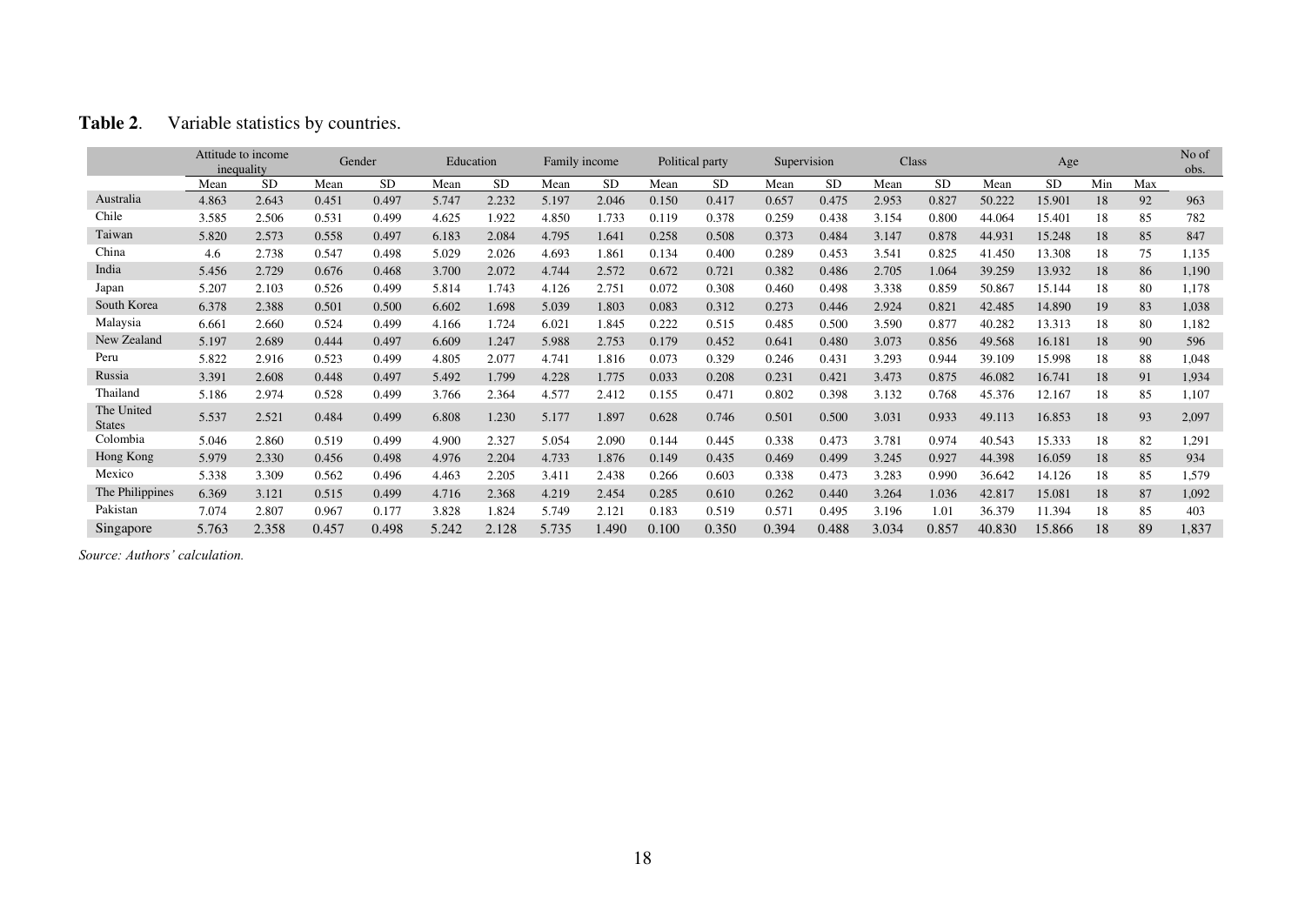### **Table 3**. Variable statistics by income level

|               | Attitude to income<br>inequality |           |                |       |       | Gender | Education |       | Family income |           | Political party |           | Supervision |           |        | <b>Class</b> |     | Age |        |  | No of<br>obs. |
|---------------|----------------------------------|-----------|----------------|-------|-------|--------|-----------|-------|---------------|-----------|-----------------|-----------|-------------|-----------|--------|--------------|-----|-----|--------|--|---------------|
|               | Mean                             | <b>SD</b> | Mean           | SD.   | Mean  | SD     | Mea       | SD    | Mean          | <b>SD</b> | Mean            | <b>SD</b> | Mean        | <b>SD</b> | Mean   | SD           | Min | Max |        |  |               |
| High income   | 5.444                            | 2.513     | 0.489          | 499   | 5.894 | 1.971  | 5.046     | 2.097 | 0.223         | 0.518     | 0.446           | 0.497     | 3.102       | 0.880     | 46.372 | 16.252       | 18  | 93  | 10,182 |  |               |
| Middle income | 5.006                            | 3.043     | $0.51^{\circ}$ | 0.499 | 4.725 | . 142  | 4.589     | 2.181 | 0.144         | 0.444     | 0.373           | 0.484     | 3.446       | 0.921     | 41.526 | 5.065        | 18  |     | 9,276  |  |               |
| Low income    | 6.071                            | 2.966     | 0.655          | 0.475 | 4.133 | 2.217  | 4.682     | 2.512 | 0.441         | 0.682     | 0.361           | 0.480     | 3.006       | 1.078     | 40.274 | 14.257       | 18  | 87  | 2,685  |  |               |

*Source: Authors' calculation.*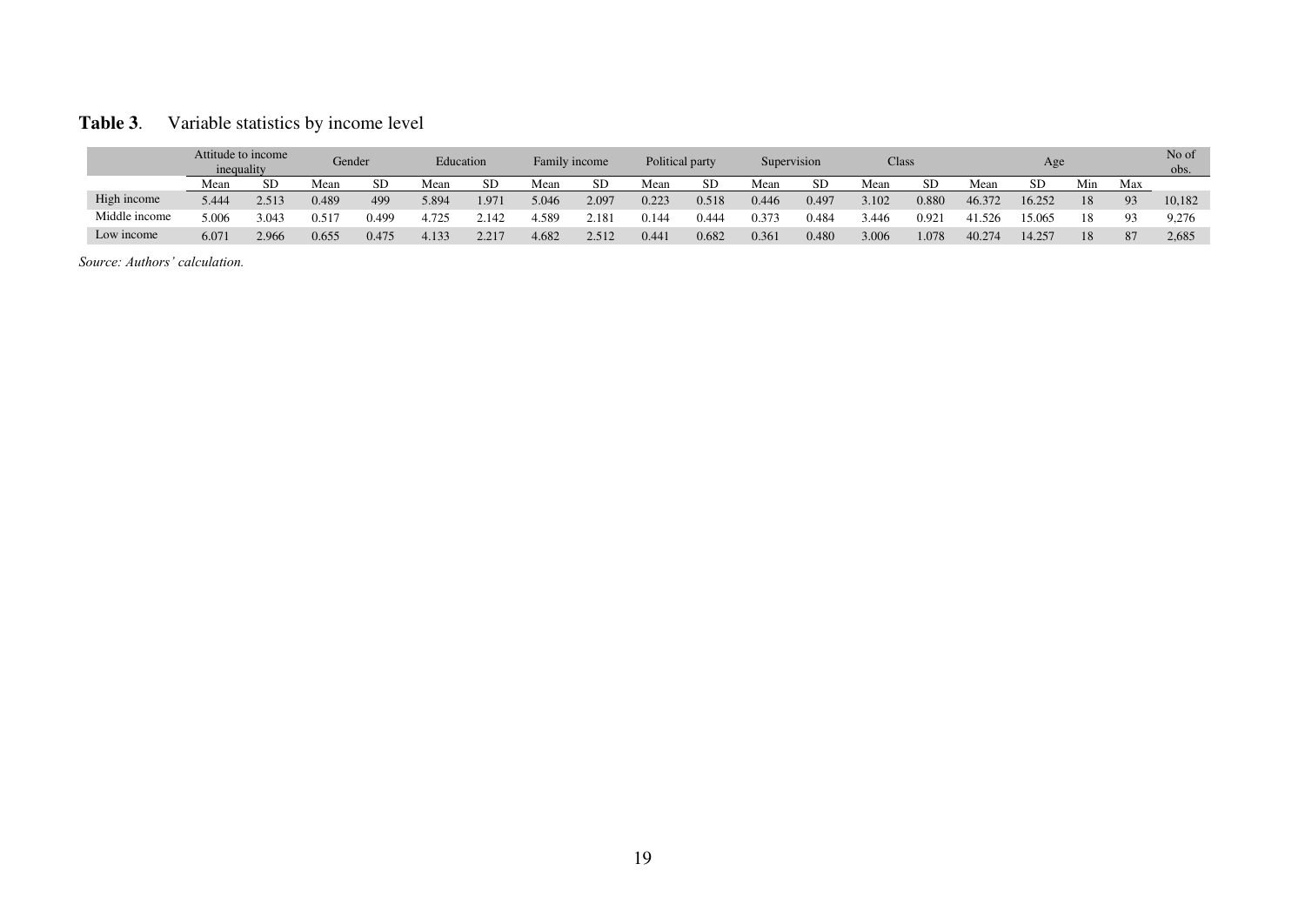## Table 4. Analysis of variance

|                   |             | Attitude to income inequality |                    | Bartlett's test for equal<br>variances | F-test          |
|-------------------|-------------|-------------------------------|--------------------|----------------------------------------|-----------------|
|                   | Mean (Male) | Mean (Female)                 | Difference in mean |                                        |                 |
| Australia         | 5.016       | 4.737                         | 0.279              | 0.452                                  | 2.66            |
|                   |             |                               |                    | (0.501)                                | (0.103)         |
| Chile             | 3.537       | 3.640                         | $-0.103$           | 0.186                                  | 0.33            |
|                   |             |                               |                    | (0.666)                                | (0.567)         |
| Taiwan            | 5.778       | 5.874                         | $-0.096$           | 0.531                                  | 0.29            |
|                   |             |                               |                    | (0.466)                                | (0.588)         |
| China             | 4.657       | 4.531<br>0.126                |                    | 0.0007<br>(0.979)                      | 0.59            |
|                   |             |                               |                    | 0.0012                                 | (0.441)<br>2.29 |
| India             | 5.539       | 5.283                         | 0.256              | (0.972)                                | (0.130)         |
|                   |             |                               |                    | 5.013                                  | 8.98            |
| Japan             | 5.351       | 5.047                         | 0.303              | (0.025)                                | (0.0028)        |
|                   |             |                               |                    | 2.1065                                 | 0.53            |
| South Korea       | 6.432       | 6.324                         | 0.108              | (0.147)                                | (0.465)         |
|                   |             |                               |                    | 5.901                                  | 7.98            |
| Malaysia          | 6.453       | 6.889                         | $-0.436$           | (0.015)                                | (0.0048)        |
|                   |             |                               |                    | 0.243                                  | 3.57            |
| New Zealand       | 5.430       | 5.012                         | 0.418              | (0.622)                                | (0.059)         |
| Peru              | 5.916       | 5.72                          | 0.196              | 0.1712                                 | 1.18            |
|                   |             |                               |                    | (0.679)                                | (0.277)         |
| Russia            | 3.510       | 3.294                         | 0.215              | 0.727                                  | 3.28            |
|                   |             |                               |                    | (0.394)                                | (0.070)         |
| Thailand          | 5.160       | 5.214                         | $-0.0538$          | 0.0187                                 | 0.09            |
|                   |             |                               |                    | (0.891)                                | (0.763)         |
| The United States | 5.705       | 5.380                         | 0.324              | 0.164                                  | 8.72            |
|                   |             |                               |                    | (0.685)                                | (0.0032)        |
| Colombia          | 5.261       | 4.814                         | 0.446              | 0.0464                                 | 7.89            |
|                   |             |                               |                    | (0.829)<br>1.046                       | (0.005)<br>2.35 |
| Hong Kong         | 5.852       | 6.086                         | $-0.234$           | (0.306)                                | (0.125)         |
|                   |             |                               |                    | 0.0392                                 | 0.12            |
| Mexico            | 5.313       | 5.370                         | $-0.057$           | (0.843)                                | (0.732)         |
|                   |             |                               |                    | 0.362                                  | 0.02            |
| The Philippines   | 6.381       | 6.357                         | 0.024              | (0.547)                                | (0.896)         |
|                   |             |                               |                    | 0.056                                  | 1.02            |
| Pakistan          | 7.048       | 7.846                         | $-0.797$           | (0.812)                                | (0.314)         |
|                   |             |                               |                    | 0.152                                  | 0.02            |
| Singapore         | 5.755       | 5.769                         | $-0.0138$          | (0.697)                                | (0.900)         |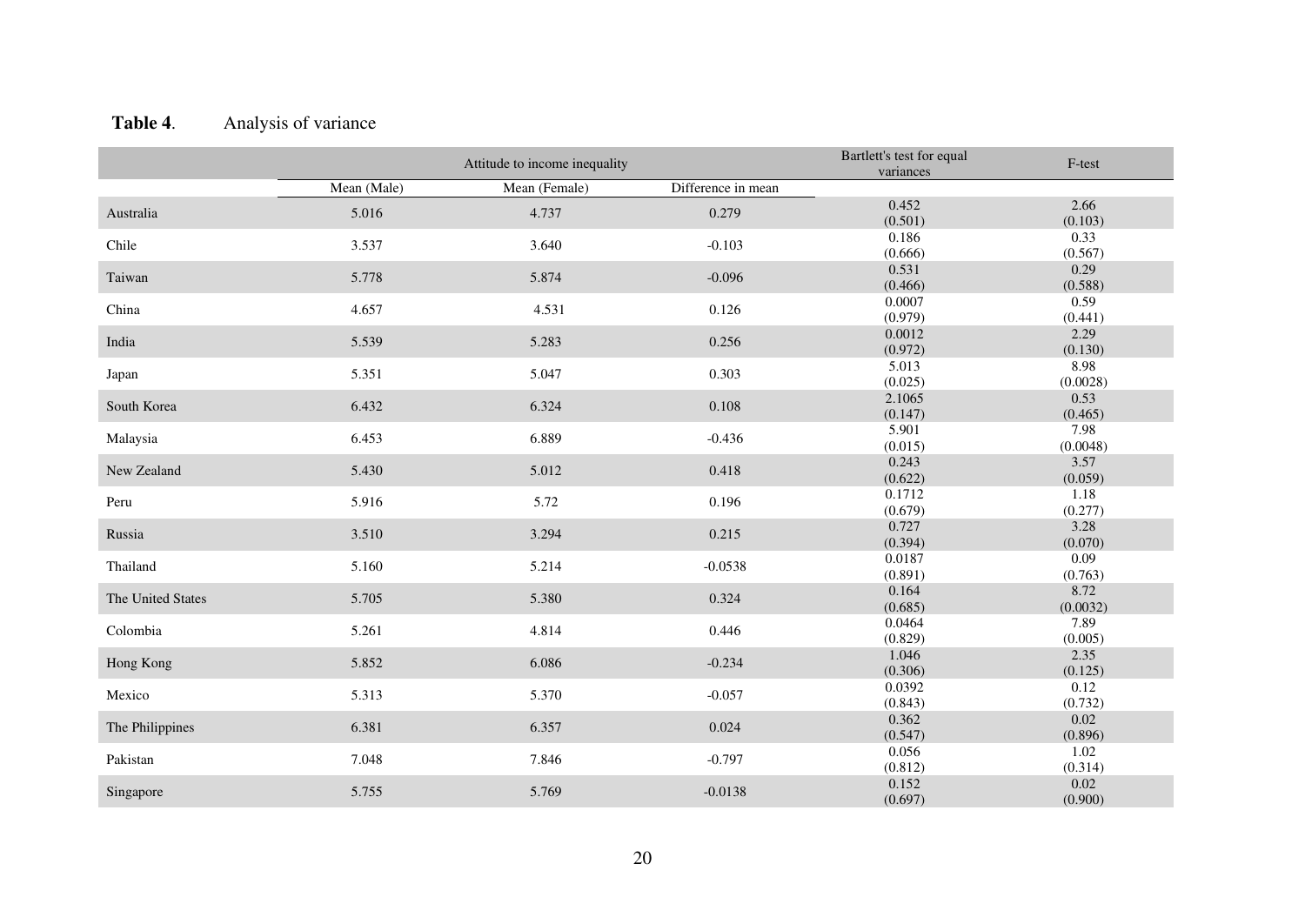## Table 5. Analysis of variance

|               |             | Attitude to income inequality | Bartlett's test for equal<br>variances | F-test           |                  |
|---------------|-------------|-------------------------------|----------------------------------------|------------------|------------------|
|               | Mean (Male) | Mean (Female)                 | Difference in mean                     |                  |                  |
| High income   | 5.502       | 5.389                         | 0.112                                  | 1.275<br>(0.259) | 5.46<br>(0.0195) |
| Middle income | 5.092       | 4.914                         | 0.178                                  | 0.458<br>(0.498) | 7.95<br>(0.004)  |
| Low income    | 6.144       | 5.932                         | 0.211                                  | 1.603<br>(0.205) | 3.10<br>(0.0784) |

*Source: Authors' calculation.*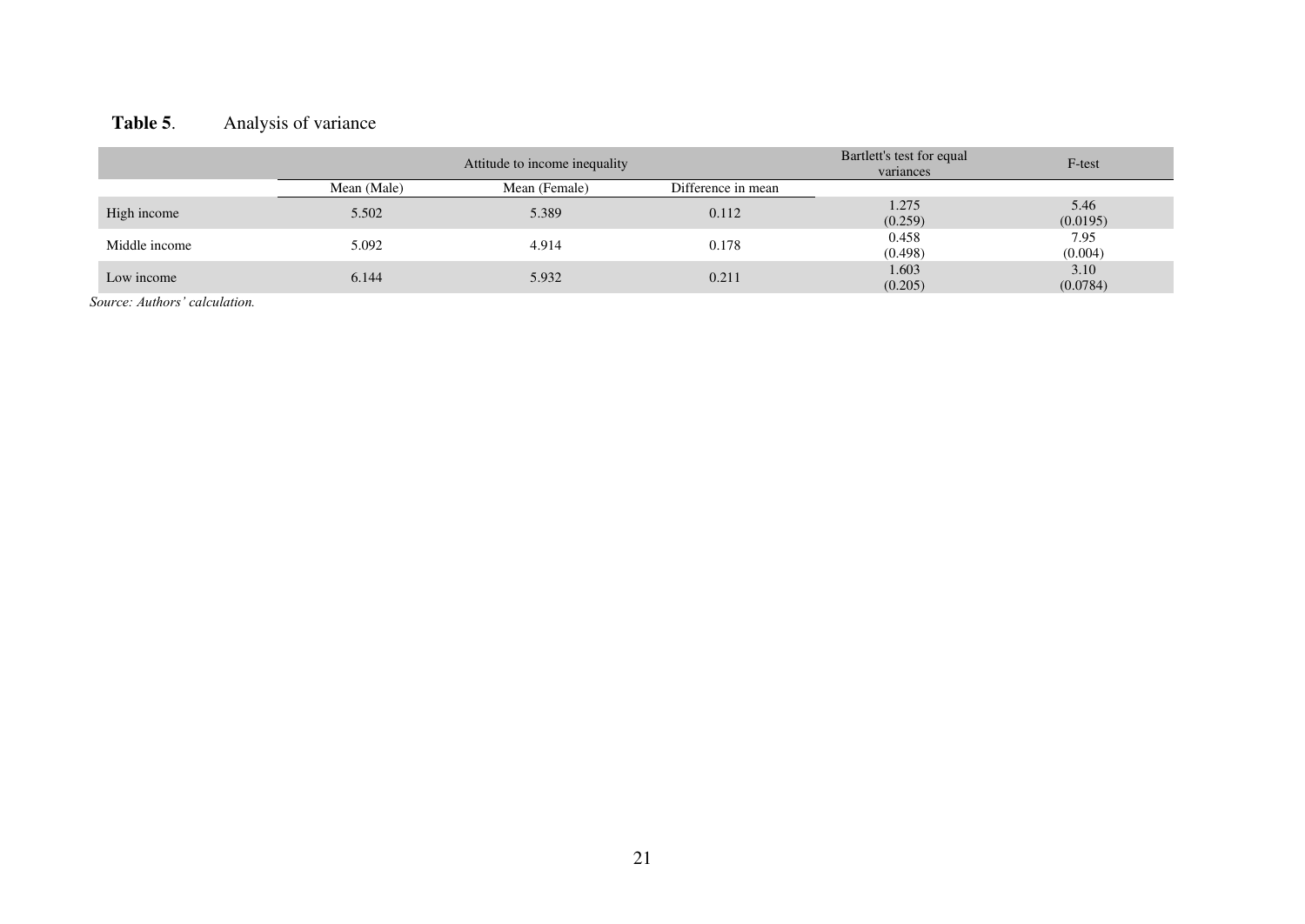|             | Age                    | Age<br>Squared            | Gender             | Political<br>Party     | Education           | Education<br>Squared  | Supervision            | Family<br>Income | FamilyIncome<br>Squared | Class                   | Observations |
|-------------|------------------------|---------------------------|--------------------|------------------------|---------------------|-----------------------|------------------------|------------------|-------------------------|-------------------------|--------------|
|             | 0.00453<br>(0.0187)    | $-0.000120$<br>(0.000189) | 0.168<br>(0.117)   | $-0.395***$<br>(0.145) | 0.235<br>(0.212)    | $-0.0198$<br>(0.0192) | 0.0178<br>(0.124)      | n/a              | n/a                     | $-0.391***$<br>(0.0817) | 963          |
| Australia   | $-0.00256$             | $-1.89e-05$               | 0.118              | $-0.351**$             | 0.224               | $-0.0177$             | $-0.00813$             | 0.138            | 0.00349                 |                         |              |
|             | (0.0197)               | (0.000201)                | (0.119)            | (0.148)                | (0.216)             | (0.0195)              | (0.124)                | (0.133)          | (0.0128)                | n/a                     | 963          |
|             | 0.0397*                | $-0.000405$               | $-0.000619$        | $-0.289**$             | 0.133               | $-0.0161$             | $-0.0671$              |                  |                         | $-0.157*$               |              |
|             | (0.0232)               | (0.000248)                | (0.133)            | (0.146)                | (0.162)             | (0.0156)              | (0.163)                | n/a              | n/a                     | (0.0871)                | 782          |
| Chile       | $0.0445*$              | $-0.000448*$              | 0.00218            | $-0.291**$             | 0.0550              | $-0.0172$             | $-0.205$               | $0.531***$       | $-0.0221$               |                         |              |
|             | (0.0232)               | (0.000250)                | (0.134)            | (0.148)                | (0.170)             | (0.0165)              | (0.164)                | (0.154)          | (0.0137)                | n/a                     | 782          |
|             | $-0.0261$              | 0.000161                  | $-0.00889$         | 0.159                  | $-0.228$            | 0.0191                | 0.0835                 |                  | n/a                     | $-0.361***$             | 847          |
| Taiwan      | (0.0225)               | (0.000227)                | (0.130)            | (0.124)                | (0.197)             | (0.0177)              | (0.140)                | n/a              |                         | (0.0869)                |              |
|             | $-0.0218$              | 0.000144                  | $-0.0771$          | 0.179                  | $-0.141$            | 0.0141                | 0.101                  | $-0.220$         | 0.0387*                 | n/a                     | 847          |
|             | (0.0224)               | (0.000228)                | (0.128)            | (0.126)                | (0.194)             | (0.0174)              | (0.141)                | (0.222)          | (0.0212)                |                         |              |
|             | 0.0392                 | $-0.000530*$              | 0.0256             | 0.00946                | $-0.210$            | 0.0225                | $0.347***$             | n/a              | n/a                     | $-0.0877$               | 1,135        |
| China       | (0.0254)               | (0.000285)                | (0.107)            | (0.145)                | (0.148)             | (0.0143)              | (0.134)                |                  |                         | (0.0714)                |              |
|             | 0.0371                 | $-0.000502*$              | 0.0179             | 0.00101                | $-0.203$            | 0.0218                | $0.338**$              | $-0.0668$        | 0.0121                  | n/a                     | 1,135        |
|             | (0.0255)               | (0.000285)                | (0.107)            | (0.145)                | (0.149)             | (0.0143)              | (0.135)                | (0.140)          | (0.0144)                |                         |              |
|             | 0.0156                 | $-0.000257$               | 0.117              | 0.0345                 | $-0.225**$          | $0.0343***$           | $-0.363***$            | n/a              | n/a                     | $0.0865*$               | 1,190        |
| India       | (0.0196)               | (0.000221)                | (0.114)            | (0.0677)               | (0.111)             | (0.0130)              | (0.114)                |                  |                         | (0.0486)                |              |
|             | 0.000173               | $-8.63e-05$               | 0.0891             | 0.0461                 | $-0.347***$         | $0.0450***$           | $-0.372***$            | 0.0723           | $0.0154*$               | n/a                     | 1,190        |
|             | (0.0191)               | (0.000214)                | (0.113)            | (0.0670)               | (0.111)             | (0.0126)              | (0.110)                | (0.0929)         | (0.00868)               |                         |              |
|             | 0.0223                 | $-0.000266$               | 0.112              | $-0.216$               | $-0.135$            | 0.0171                | $0.354***$             | n/a              | n/a                     | $-0.459***$             | 1,718        |
| Japan       | (0.0197)<br>$-0.00115$ | (0.000196)<br>$-3.62e-06$ | (0.0992)<br>0.0747 | (0.153)<br>$-0.186$    | (0.139)<br>$-0.106$ | (0.0126)<br>0.0157    | (0.0978)<br>$0.391***$ | $0.132**$        | $-0.00201$              | (0.0546)                |              |
|             | (0.0194)               | (0.000194)                | (0.0984)           |                        |                     | (0.0126)              | (0.0968)               | (0.0652)         |                         | n/a                     | 1,718        |
|             | $-0.0717***$           | 0.000699***               | 0.0950             | (0.156)<br>$-0.396*$   | (0.139)<br>0.0888   | $-0.0133$             | $0.286**$              |                  | (0.00595)               | $-0.223***$             |              |
|             | (0.0235)               | (0.000266)                | (0.113)            | (0.207)                | (0.194)             | (0.0168)              | (0.139)                | n/a              | n/a                     | (0.0736)                | 1,038        |
| South Korea | $-0.0792***$           | $0.000784***$             | 0.0799             | $-0.434**$             | 0.155               | $-0.0187$             | $0.312**$              | $-0.374***$      | $0.0456***$             |                         |              |
|             | (0.0236)               | (0.000266)                | (0.112)            | (0.218)                | (0.189)             | (0.0165)              | (0.139)                | (0.141)          | (0.0135)                | n/a                     | 1,038        |
|             | $-0.0114$              | 0.000175                  | $-0.267***$        | 0.0390                 | $-0.0528$           | 0.0151                | $0.453***$             |                  |                         | $0.316***$              |              |
|             | (0.0209)               | (0.000244)                | (0.102)            | (0.108)                | (0.143)             | (0.0144)              | (0.111)                | n/a              | n/a                     | (0.0680)                | 1,182        |
| Malaysia    | $-0.0113$              | 0.000128                  | $-0.292***$        | 0.0260                 | $-0.0306$           | 0.0108                | $0.394***$             | $-0.665***$      | $0.0581***$             |                         |              |
|             | (0.0208)               | (0.000241)                | (0.102)            | (0.106)                | (0.142)             | (0.0142)              | (0.111)                | (0.163)          | (0.0143)                | n/a                     | 1,182        |
|             | $-0.0156$              | $-1.82e-05$               | $0.324**$          | $-0.385**$             | 0.280               | $-0.0251$             | 0.197                  |                  |                         | $-0.352***$             |              |
|             | (0.0300)               | (0.000320)                | (0.145)            | (0.161)                | (0.771)             | (0.0587)              | (0.157)                | n/a              | n/a                     | (0.0944)                | 596          |
| New Zealand | $-0.0420$              | 0.000288                  | $0.254*$           | $-0.359**$             | 0.393               | $-0.0336$             | 0.145                  | $-0.0753$        | 0.0163                  |                         |              |
|             | (0.0316)               | (0.000340)                | (0.145)            | (0.166)                | (0.791)             | (0.0603)              | (0.164)                | (0.133)          | (0.0109)                | n/a                     | 596          |
|             | 0.00447                | 1.38e-05                  | 0.0228             | $-0.0726$              | $0.357***$          | $-0.0245*$            | 0.130                  |                  |                         | 0.0353                  |              |
|             | (0.0174)               | (0.000190)                | (0.111)            | (0.173)                | (0.134)             | (0.0134)              | (0.137)                | n/a              | n/a                     | (0.0606)                | 1,048        |
| Peru        | 0.00800                | $-1.67e-05$               | 0.0550             | $-0.0615$              | $0.332**$           | $-0.0254*$            | 0.102                  | $0.329**$        | $-0.0208$               |                         |              |
|             | (0.0173)               | (0.000189)                | (0.111)            | (0.180)                | (0.132)             | (0.0134)              | (0.139)                | (0.141)          | (0.0147)                | n/a                     | 1,048        |
| Russia      | $-0.00417$             | $-0.000232$               | 0.116              | $0.321*$               | $-0.385**$          | $0.0320*$             | $0.234**$              |                  |                         | $-0.228***$             | 1,934        |
|             | (0.0143)               | (0.000152)                | (0.0831)           | (0.190)                | (0.193)             | (0.0167)              | (0.105)                | n/a              |                         | n/a<br>(0.0539)         |              |

Table 6 Ordered logit regression's result by countries. Coefficients are in form of odd ratio.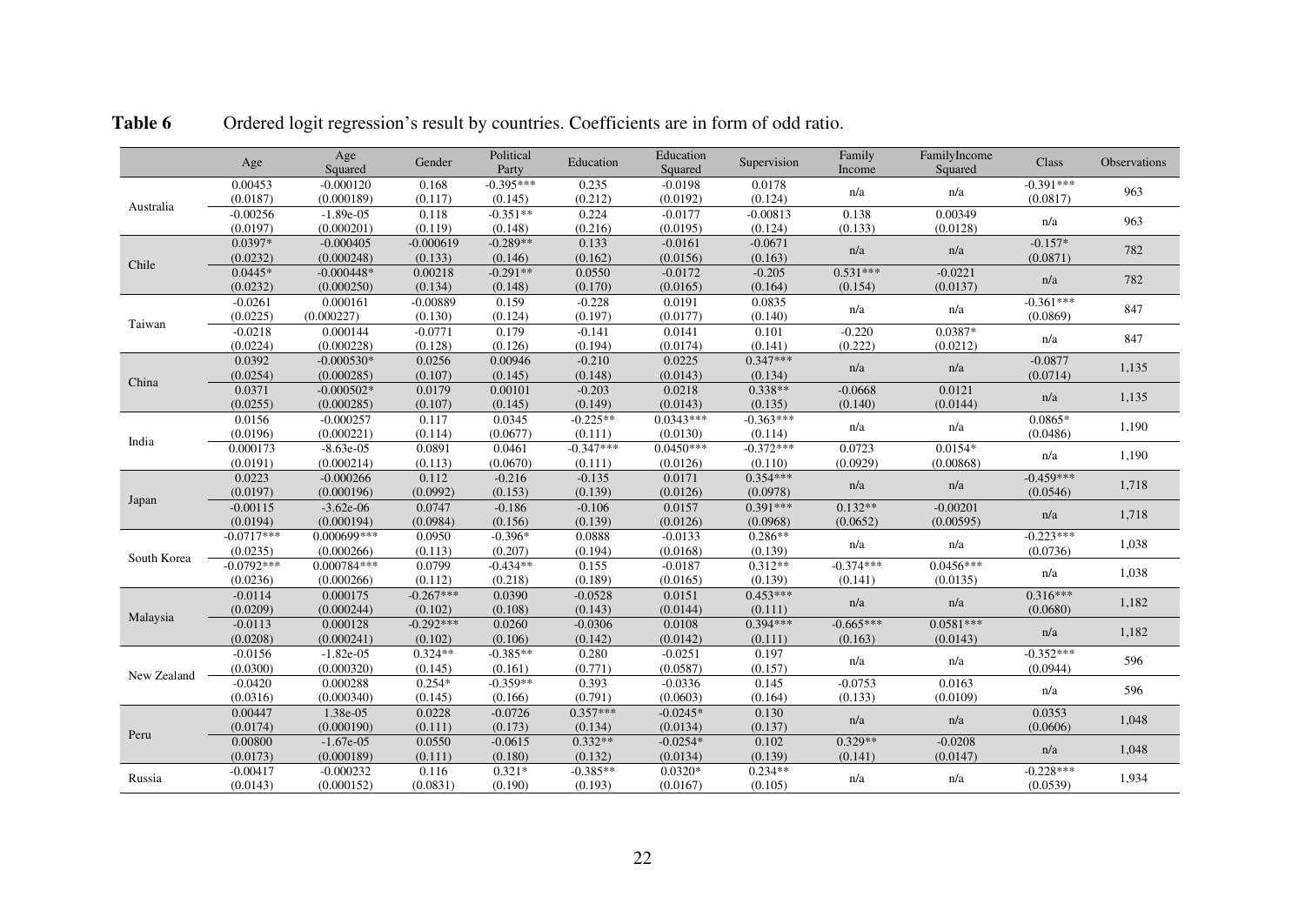|               | 0.000162    | $-0.000265*$  | 0.0895     | $0.337*$   | $-0.369*$ | $0.0311*$  | $0.257**$  | 0.179      | $-0.00478$  | n/a         | 1,934 |
|---------------|-------------|---------------|------------|------------|-----------|------------|------------|------------|-------------|-------------|-------|
|               | (0.0144)    | (0.000152)    | (0.0832)   | (0.194)    | (0.194)   | (0.0168)   | (0.103)    | (0.110)    | (0.0122)    |             |       |
|               | $0.0552**$  | $-0.000643**$ | $-0.0244$  | $0.208*$   | 0.187     | $-0.0277*$ | $-0.0871$  | n/a        |             | $-0.143**$  | 1,107 |
| Thailand      | (0.0279)    | (0.000299)    | (0.107)    | (0.121)    | (0.145)   | (0.0146)   | (0.127)    |            | n/a         | (0.0697)    |       |
|               | $0.0556*$   | $-0.000644**$ | 0.0140     | $0.231*$   | 0.140     | $-0.0249*$ | $-0.0839$  | 0.0662     | 0.00379     |             |       |
|               | (0.0284)    | (0.000304)    | (0.107)    | (0.121)    | (0.146)   | (0.0146)   | (0.128)    | (0.0965)   | (0.0113)    | n/a         | 1,107 |
|               | $-0.0122$   | 9.58e-05      | $0.212***$ | 0.0251     | 0.0279    | $-0.0113$  | $0.136*$   |            |             | $-0.282***$ |       |
| The United    | (0.0124)    | (0.000126)    | (0.0782)   | (0.0584)   | (0.184)   | (0.0150)   | (0.0812)   | n/a        | n/a         | (0.0485)    | 2,097 |
| <b>States</b> | $-0.0156$   | 0.000131      | $0.209***$ | 0.0209     | 0.0257    | $-0.0108$  | $0.136*$   | 0.165      | $-0.000155$ |             |       |
|               | (0.0122)    | (0.000123)    | (0.0780)   | (0.0586)   | (0.176)   | (0.0143)   | (0.0809)   | (0.112)    | (0.0108)    | n/a         | 2,097 |
|               | 0.0195      | $-0.000187$   | $0.260***$ | 0.121      | 0.102     | $-0.00400$ | 0.121      |            |             | 0.0235      |       |
|               | (0.0169)    | (0.000193)    | (0.0999)   | (0.126)    | (0.104)   | (0.0110)   | (0.109)    | n/a        | n/a         | (0.0528)    | 1,291 |
| Colombia      | 0.0238      | $-0.000236$   | $0.257**$  | 0.110      | 0.0817    | $-0.00399$ | 0.0971     | 0.0502     | 0.000977    |             |       |
|               | (0.0169)    | (0.000193)    | (0.100)    | (0.126)    | (0.105)   | (0.0111)   | (0.110)    | (0.115)    | (0.0114)    | n/a         | 1,291 |
|               | $0.0342*$   | $-0.000270$   | $-0.157$   | 0.00361    | $-0.133$  | 0.0119     | $-0.0441$  |            |             | $-0.0475$   |       |
|               | (0.0199)    | (0.000217)    | (0.117)    | (0.124)    | (0.182)   | (0.0165)   | (0.129)    | n/a        | n/a         | (0.0678)    | 933   |
| Hong Kong     | $0.0345*$   | $-0.000271$   | $-0.144$   | $-0.0233$  | $-0.128$  | 0.0103     | $-0.0928$  | $-0.00802$ | 0.0106      |             |       |
|               | (0.0199)    | (0.000220)    | (0.117)    | (0.123)    | (0.182)   | (0.0166)   | (0.129)    | (0.190)    | (0.0189)    | n/a         | 933   |
|               | $-0.000969$ | 2.27e-06      | $-0.00467$ | $0.165***$ | 0.00886   | $-0.00357$ | $-0.187**$ |            |             | $-0.0476$   |       |
|               | (0.0157)    | (0.000185)    | (0.0903)   | (0.0806)   | (0.101)   | (0.0101)   | (0.0939)   | n/a        | n/a         | (0.0493)    | 1,579 |
| Mexico        | $-0.00262$  | 1.95e-05      | $-0.0101$  | $0.160**$  | 0.0112    | $-0.00352$ | $-0.186**$ | $-0.0457$  | 0.00600     |             |       |
|               | (0.0156)    | (0.000185)    | (0.0916)   | (0.0810)   | (0.101)   | (0.0101)   | (0.0939)   | (0.0745)   | (0.00800)   | n/a         | 1,579 |
|               | 0.00175     | 1.66e-05      | $-0.0324$  | $0.166*$   | $-0.205*$ | $0.0279**$ | 0.191      |            |             | 0.0540      |       |
| The           | (0.0195)    | (0.000214)    | (0.111)    | (0.0990)   | (0.120)   | (0.0126)   | (0.126)    | n/a        | n/a         | (0.0549)    | 1,092 |
| Philippines   | 0.00494     | $-1.82e-05$   | $-0.0322$  | 0.120      | $-0.198*$ | $0.0272**$ | 0.168      | $-0.236**$ | $0.0266***$ |             |       |
|               | (0.0194)    | (0.000212)    | (0.111)    | (0.0973)   | (0.119)   | (0.0125)   | (0.123)    | (0.0988)   | (0.00989)   | n/a         | 1,092 |
|               | $-0.0810**$ | $0.00110**$   | $-0.903$   | $0.523***$ | 0.0745    | 0.00176    | $0.778***$ |            |             | $0.270***$  |       |
|               | (0.0388)    | (0.000448)    | (0.673)    | (0.187)    | (0.229)   | (0.0241)   | (0.206)    | n/a        | n/a         | (0.101)     | 403   |
| Pakistan      | $-0.0869**$ | $0.00116**$   | $-0.548$   | $0.438**$  | $-0.0882$ | 0.0143     | $0.773***$ | $-0.405$   | $0.0390*$   |             |       |
|               | (0.0400)    | (0.000473)    | (0.633)    | (0.195)    | (0.228)   | (0.0238)   | (0.212)    | (0.258)    | (0.0218)    | n/a         | 403   |
|               | 0.00727     | $-3.47e-05$   | $-0.0318$  | $-0.135$   | 0.0609    | $-0.00846$ | $0.251***$ |            |             | $-0.239***$ |       |
|               | (0.0140)    | (0.000152)    | (0.0850)   | (0.0950)   | (0.0987)  | (0.00924)  | (0.0922)   | n/a        | n/a         | (0.0510)    | 1,837 |
| Singapore     | 0.00651     | $-2.82e-05$   | $-0.0514$  | $-0.111$   | 0.0751    | $-0.0111$  | $0.237***$ | 0.236      | $-0.00171$  |             |       |
|               | (0.0139)    | (0.000152)    | (0.0846)   | (0.0941)   | (0.0982)  | (0.00922)  | (0.0918)   | (0.192)    | (0.0170)    | n/a         | 1,837 |

*Source: Authors' calculation. Robust standard errors in parentheses* 

*\*significant at 10% level, \*\* 5% level, \*\*\* 1% level*